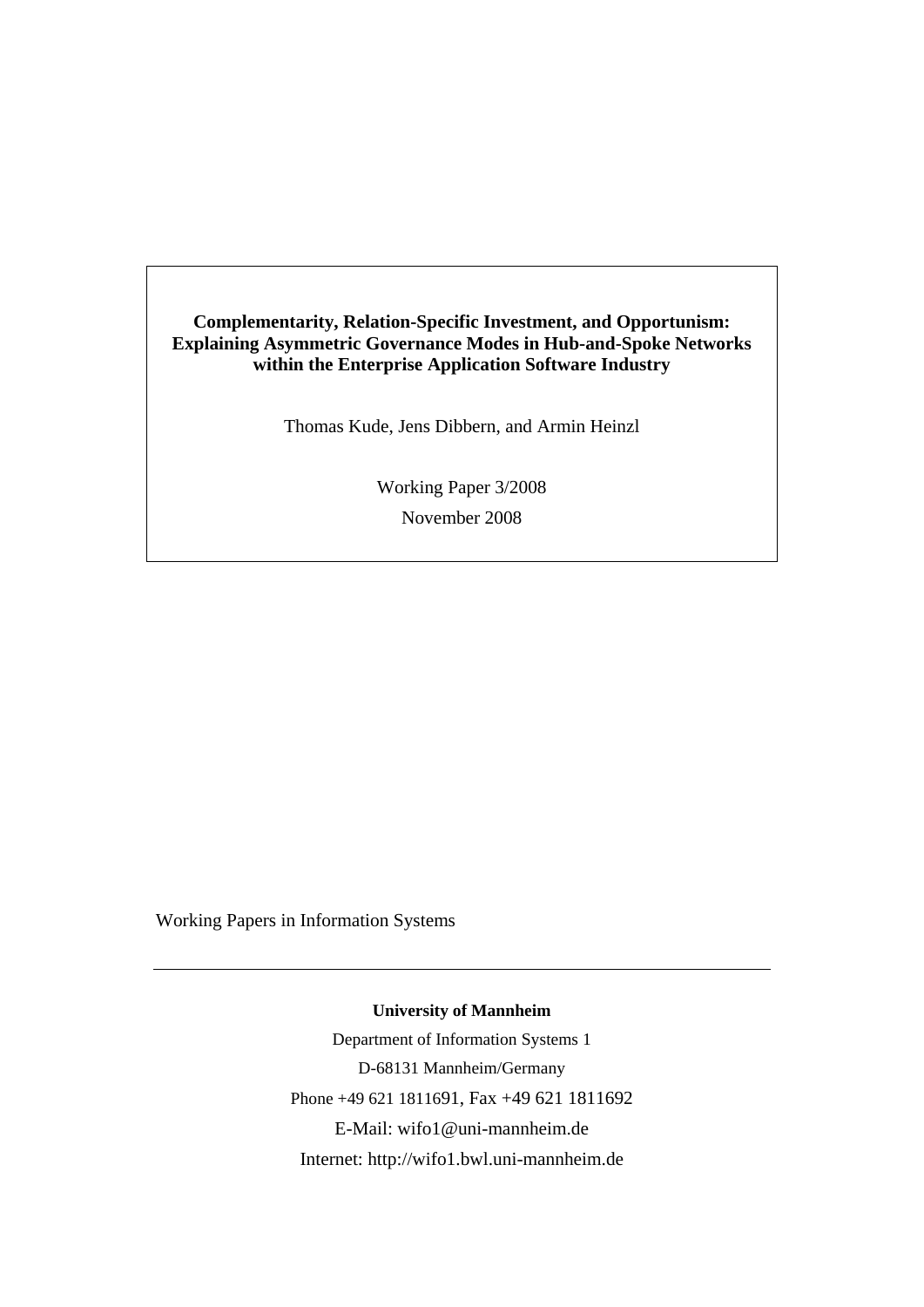# **Complementarity, Relation-Specific Investment, and Opportunism: Explaining Asymmetric Governance Modes in Hub-and-Spoke Networks within the Enterprise Application Software Industry**

#### **Thomas Kude, Jens Dibbern, and Armin Heinzl**

University of Mannheim, Department of Information Systems kude|dibbern|heinzl@uni-mannheim.de

## *Abstract*

*In the enterprise application software industry, dominant system vendors (hubs) have formed strategic partnerships with small software companies (spokes), resulting in the emergence of hub-and-spoke networks. Based upon the concept of software stacks, we argue that the governance mechanisms applied by hub and spokes depend on the complementarity between hub's and spoke's resources. Specifically, we draw on the relational view and combine it with the resource dependence theory to develop a theoretical framework that explains the link between the type of complementarity and differential governance mechanisms. We are able to show that while hubs seek to take advantage of complementarities with the entire network of partners, spokes are primarily interested in gaining access to complementary resources and capabilities of the hub organization. In order to leverage the benefits of resource complementarity, hubs mainly invest in networkspecific resources to generate value. On the contrary, the spokes' investments are hub-specific. Accordingly, hubs only face minor threats of opportunistic behavior on the part of a specific spoke, whereas the spokes' existence is endangered by the threat of opportunistic behavior by the hub. Due to these three asymmetries, hubs apply formal governance mechanisms in order to efficiently coordinate the network of spokes, whereas spokes rely on informal governance mechanisms.* 

**Keywords:** Relational View, Resource Dependence Theory, Power Imbalance, Modularity, Service-Oriented Architecture, Software Stack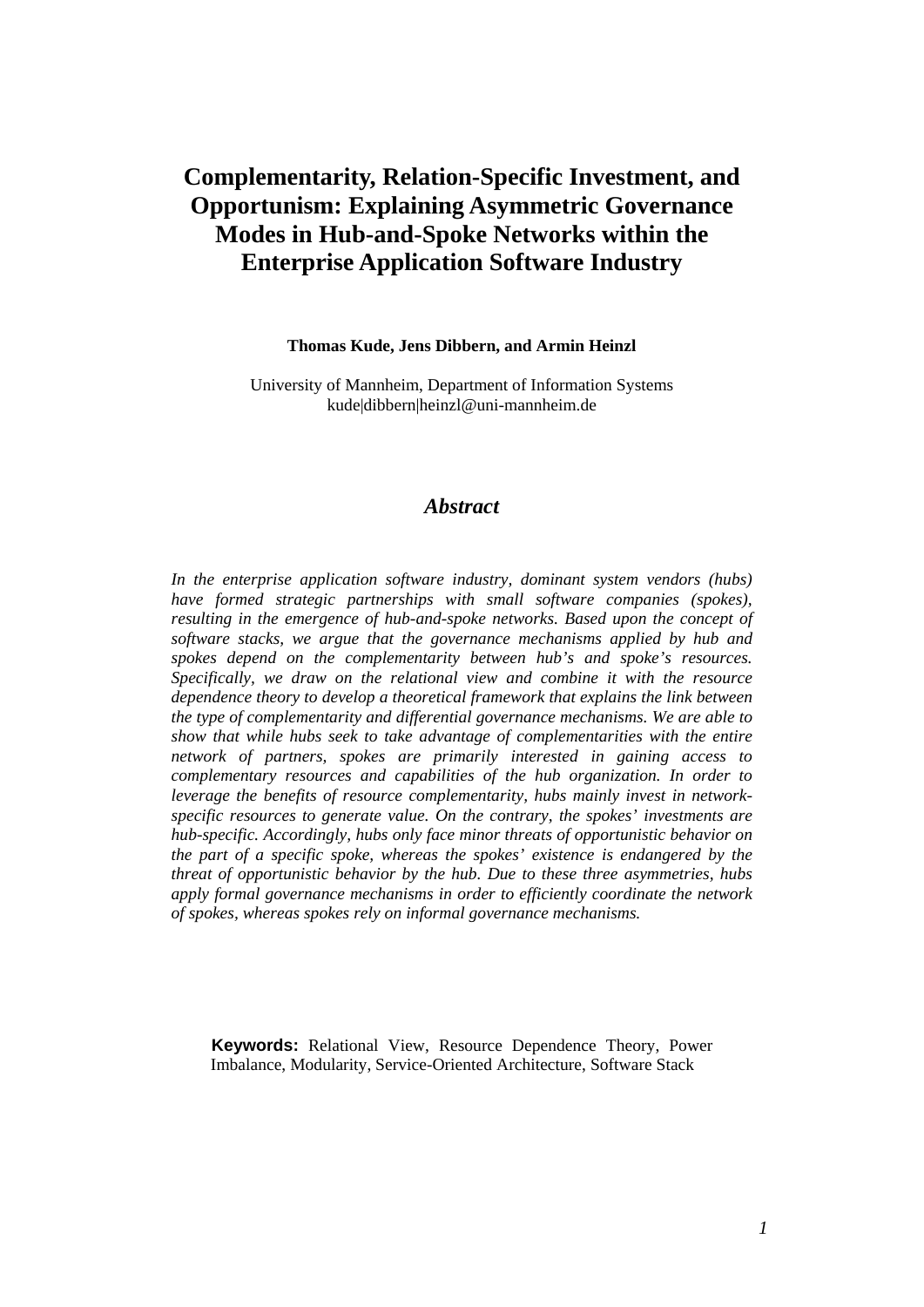# **Introduction**

The structure of the enterprise application software (EAS) industry has been undergoing significant changes during the last decades. While early systems were custom-developed in a make-to-order fashion, in the 1970s, standardized, monolithic systems that covered the majority of the business processes of a variety of customers emerged and became the state-of-the-art during the 1980s. This turned the formerly diverse industry into an oligopolistic structure with a few dominating major system vendors (Campbell-Kelly, 2003).

In recent years, however, this trend has been countervailed by a tendency towards disintegration (Bresnahan and Greenstein, 1999, Messerschmitt and Szyperski, 2003). Facilitated by the emergence of standards and middleware technologies, like e.g. service-oriented architectures, the formerly integrated systems are more and more characterized by a high degree of modularity (Baldwin and Clark, 1997). From a theoretical point of view, it can be argued that the tendency towards disintegrated systems should be mirrored by a higher degree of organizational modularity (Conway, 1968, Hoetker, 2006). However, in spite of the increasing interorganizational division of labor in the EAS industry, a seamless coordination between different organizations and friction-free mixing and matching of software components from different vendors is still a vision. Instead, partnership networks have emerged in which companies of the EAS industry agree to work together closely based on some mutually agreed standards (Gao and Iyer, 2008). Within these partnership networks, a limited number of large organizations, often referred to as hubs, platform leaders or keystones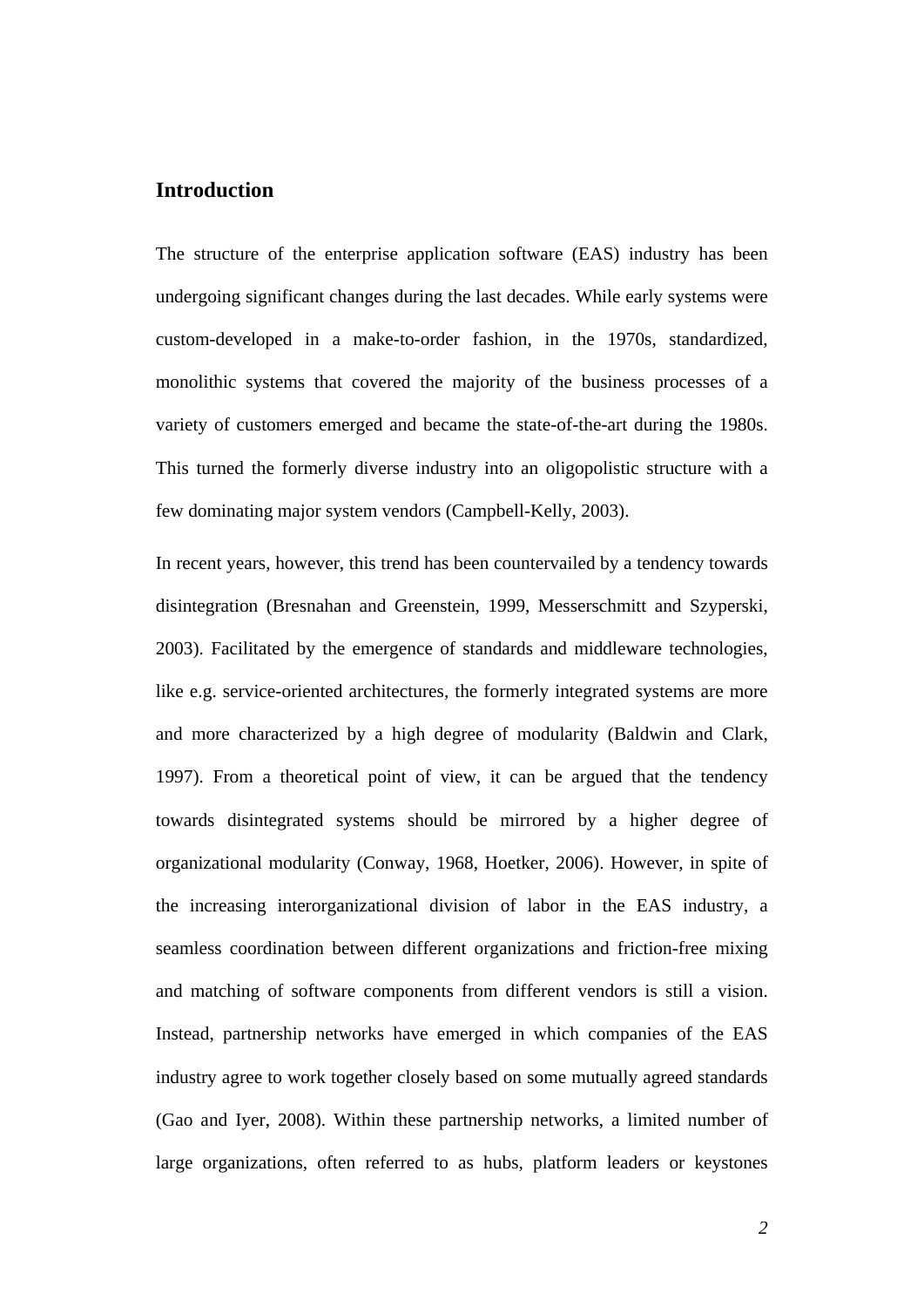(Gawer and Cusumano, 2002, Iansiti and Levien, 2004, Jarillo, 1988), provide the systems' architecture as well as generic core functionalities, while smaller software companies (referred to as spokes or niche players) build their solutions upon and complement these platforms (Iansiti and Levien, 2004, Prencipe, 2003). The compatibility and functionality of the spokes' solutions is thereby often ensured through a certification of the spokes' products or resources by the hub organization. The spokes represent independent legal entities that, unlike in supplier networks (e.g. in the automotive sector), sell their solutions directly to the market. Moreover, partner networks in the EAS industry are special in that although there is no direct exchange of tradable goods between the hub and the spokes, the networks compete with each other in a system competition that is characterized by network effects (Farrell et al., 1998, Shapiro and Varian, 1999).

We argue that this hub-and-spoke structure may often result in strong imbalance between partners, which in turn raises questions about the long term sustainability of such partnership arrangements. Hubs are generally perceived to be dominant over spokes due to their supremacy regarding assets, investments, market share, profits, as well as resource and revenue dependencies (Bala and Venkatesh,  $2007$ ). <sup>1</sup> Bearing in mind this imbalance between hub and spokes, we argue that it is of special theoretical and practical interest to examine governance mechanisms applied in partnerships between dominant and non-dominant firms within partner networks in the EAS industry. For example, the question is raised how small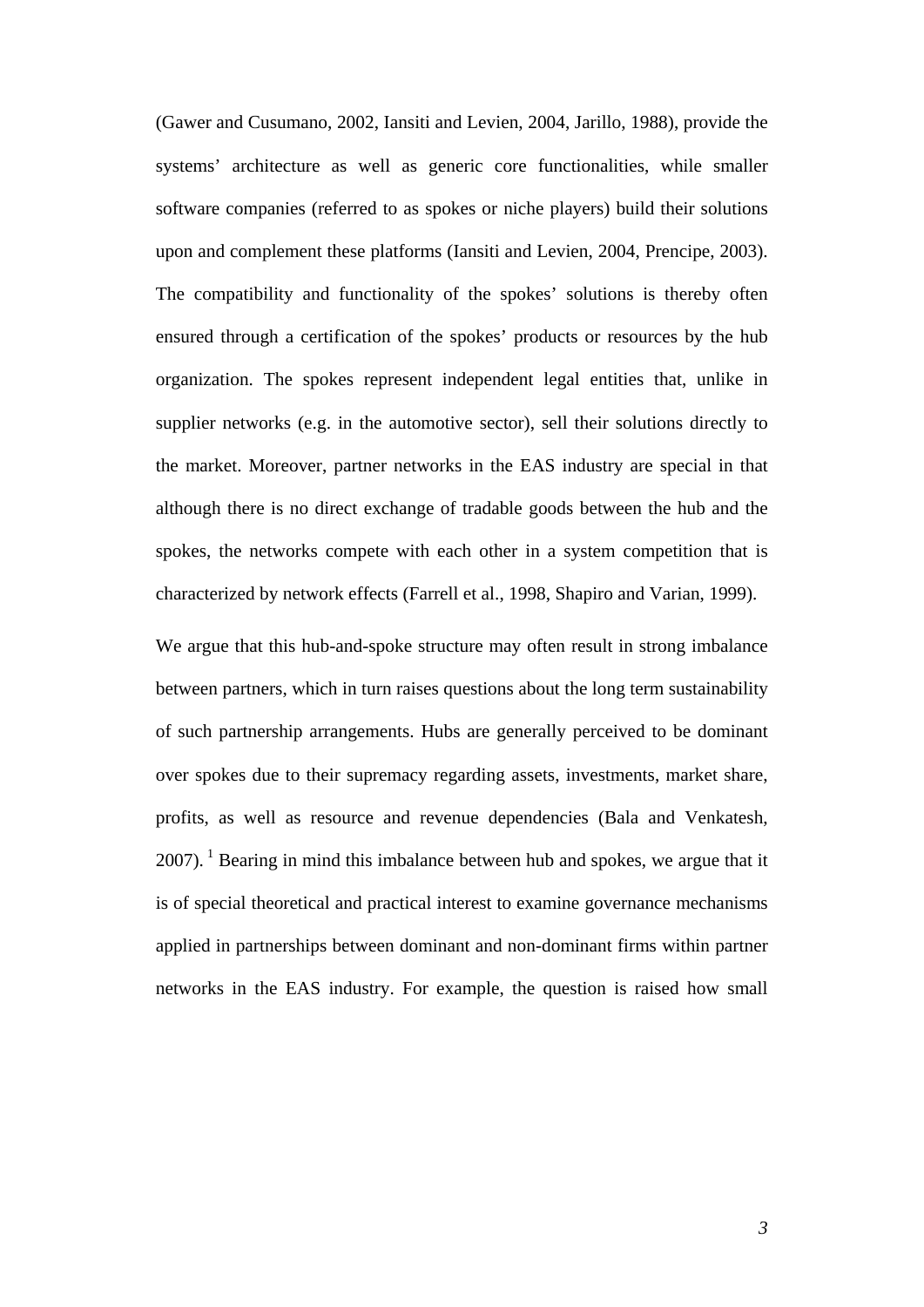spoke organizations ensure that dominant hubs will not behave opportunistically, e.g. by substituting or imitating the small organizations' products or by replacing the partner with another firm (i.e. partner). Power imbalance and the ensuing risk of opportunistic behavior call for appropriate governance mechanisms for alleviating partnership risks and for ensuring that the expected benefits of the partnership can be realized.

In order to study differential forms and outcomes of partnerships, previous literature has drawn on the economic theory of complementarities (Milgrom and Roberts, 1995). As such, it has been argued that the success of interorganizational arrangements in the software industry is dependent upon the respective position of the organizations within a software stack that reflects the architecture of the overall system (Gao and Iyer, 2006). Building on existing research, we apply the idea of complementarities between software firms to the special case of the EAS industry. Specifically, we shed more light on the theoretical reasons for value creation through inter-firm complementarity in the EAS industry. By studying the intermediate role of alternative governance mechanisms as a major prerequisite for achieving successful relationships (Lavie, 2007), we add to previous research that has mainly focused on the direct impact of inter-firm product complementarity on partnership success (Gao and Iyer, 2008).

<sup>&</sup>lt;sup>1</sup> In the network structure observed in practice, hybrid forms exist. Some companies represent a spoke in one network, while taking the role of a hub in its own hub-and-spoke network. For instance, IBM and SAP are partners but have both established a network of spokes. In order to properly examine the impact of firm dominance, we focus on partnerships between dominant hubs and small spokes.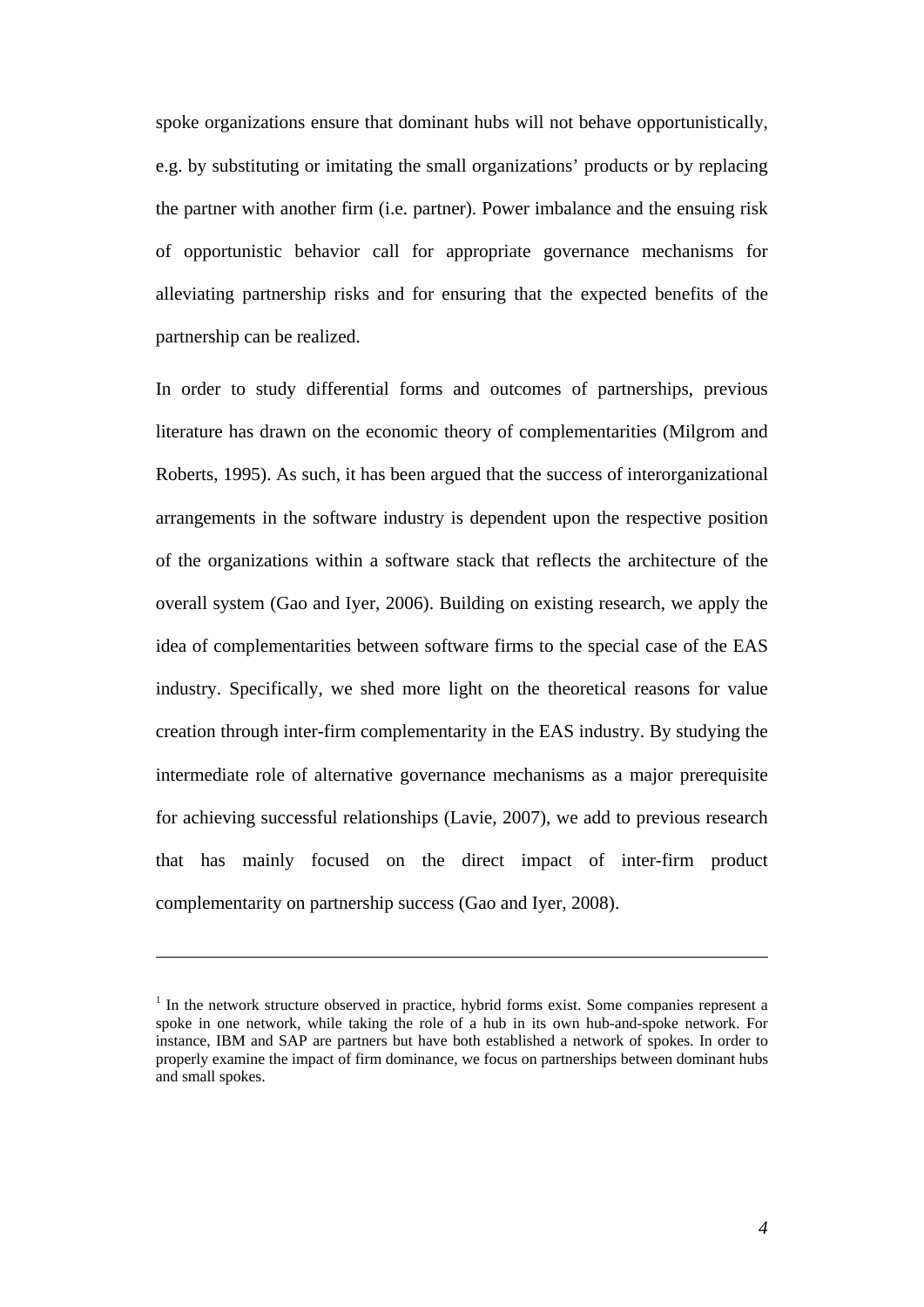Taken together, this paper aims at theoretically answering the question of how the type of complementarity between the partners influences the choice of governance mechanisms applied by hub and spoke organizations within the EAS industry in order to leverage the benefits of complementary resource endowments. Our theoretical analysis builds on the relational view of competitive advantage (Dyer and Singh, 1998) together with the resource-dependence theory (RDT, Pfeffer and Salancik, 1978). Based on these two theoretical lenses a framework is developed that explains how the choice of different governance mechanisms by hub and spoke organizations in the EAS industry is influenced by three types of interrelated asymmetries between hub and spoke. The paper is structured as follows. First, the relational view is introduced. Subsequently, in order to develop our theoretical framework, the theoretical assertions of the relational view are analyzed in the light of relationships between hubs and spokes in the EAS industry. Finally, the framework is discussed and conclusions are drawn.

## **A Relational View on Hub-and-Spoke Networks**

## *The Relational View of Inter-Organizational Competitive Advantage*

In drawing on the resource-based view of the firm (RBV, Barney, 1991, Wernerfelt, 1984) and on transaction cost economics (TCE, Williamson, 1981), the relational view of interorganizational competitive advantage (Dyer and Singh, 1998) holds that firms can create relational rents when entering into partnerships with other firms that provide complementary resources. According to Dyer and Singh, complementary resources are "distinctive resources of alliance partners that collectively generate greater rents than the sum of those obtained from the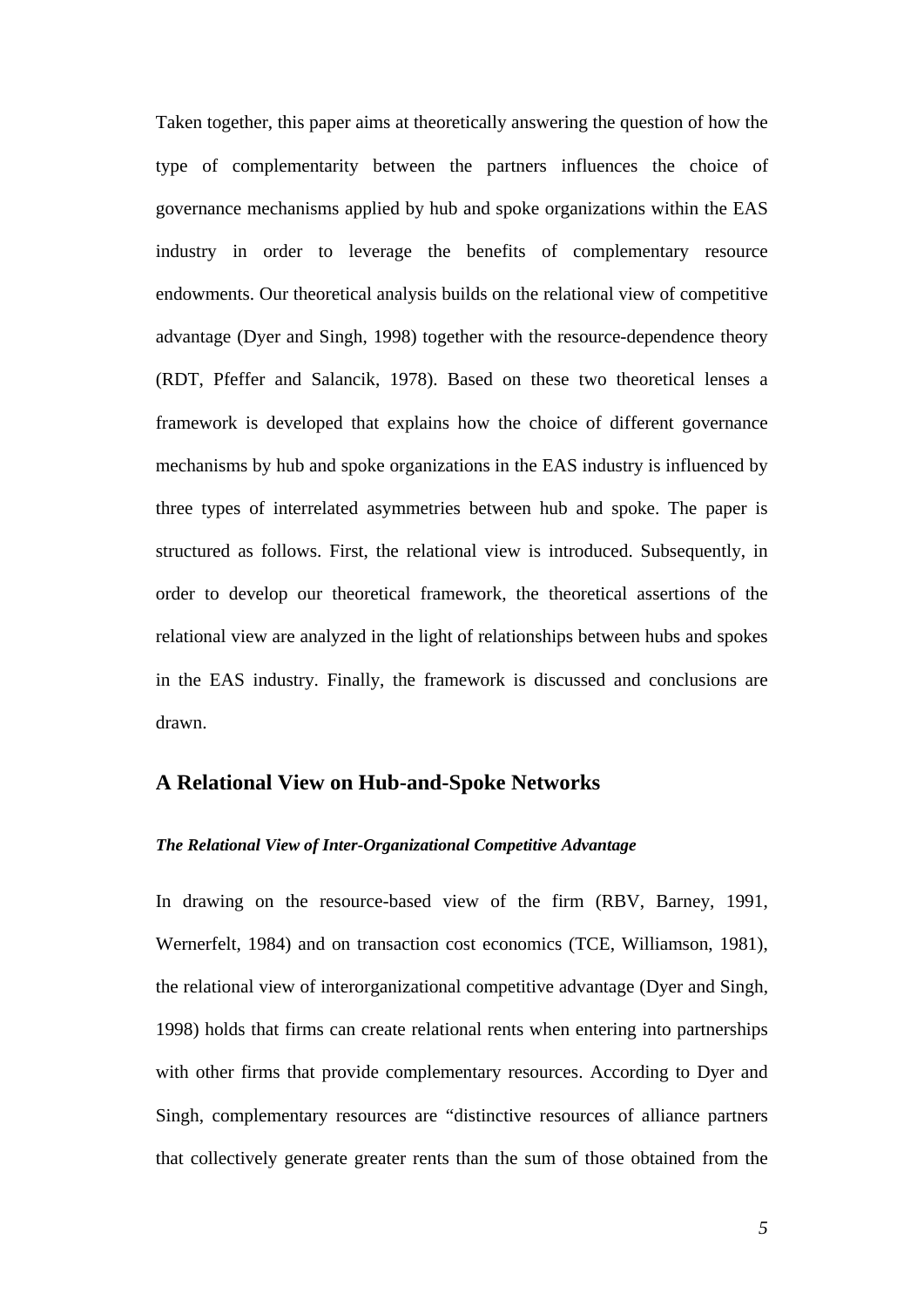individual endowments of each partner" (Dyer and Singh, 1998, p. 666f). In order to leverage the potential benefits of complementary resources, firms have to invest in relation-specific assets (Dyer and Singh, 1998). Accordingly, the relationship itself can become the source of a competitive advantage if in fact it is unique (i.e. specific) and hence hard to imitate or substitute by competitors. This actually extends the key argument of the RBV, which has its primary focus on the internal resources of a firm (Amit and Schoemaker, 1993).

From a TCE perspective, however, increasing asset specificity leads to higher transaction costs, given that organizations that invest in relation-specific assets run the risk of opportunistic behavior on the part of their collaborators (Coase, 1937, Williamson, 1981). While advocates of TCE perceive this as a trade-off and propose integration of transactions into the hierarchical organization as a remedy for transaction costs caused by high asset specificity, Dyer argues that transaction costs "do not necessarily increase with an increase in relation-specific investments" (1997, p. 551). Such a perspective emphasizes transaction value instead of transaction costs and holds that both inter-firm investments in relationspecific assets and transaction cost discrimination are simultaneously feasible (Zajac and Olsen, 1993). More specifically, the central argument of the relational view is that interorganizational competitive advantage can be generated through inter-firm arrangements if the relationships move away from market transactions and, instead, invest in (1) inter-firm relation-specific assets as well as (2) interfirm knowledge-sharing routines, exploit (3) complementary resource endowments, and apply (4) effective governance mechanisms (Dyer and Singh, 1998). Regarding the persistence of relational rents, Dyer and Singh's (1998) relational view again draws on the RBV of the firm and argues that competitive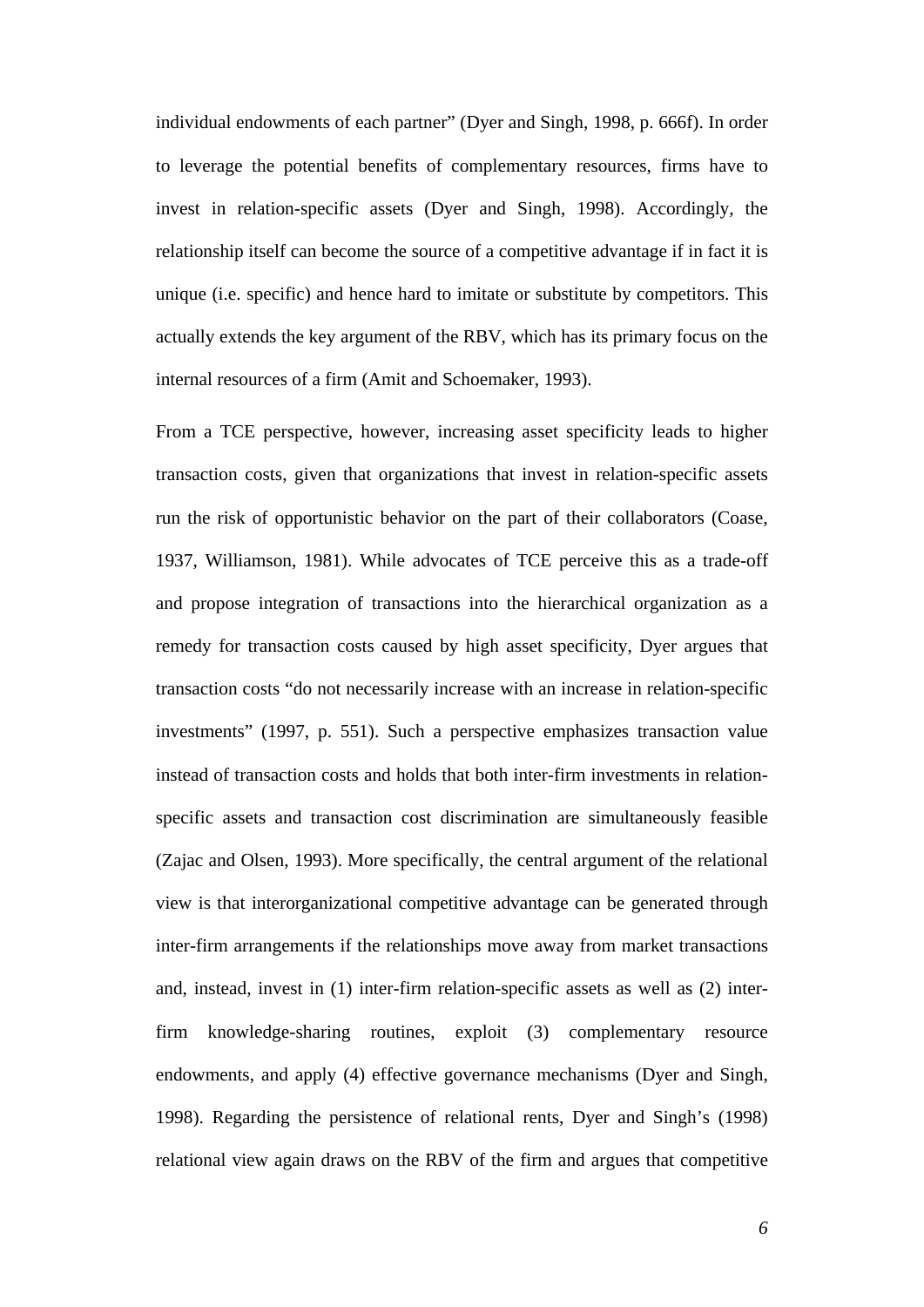advantages by definition have to be difficult to imitate. Several of the mechanisms that help to sustain competitive advantages mentioned by Dyer and Singh can be subsumed under the term "uniqueness of the relationship".<sup>2</sup>

There are indications, however, that entering into unique relationships may not generally be the desired end for both parties of a relationship. For example, Lavie (2007) argues that alliances with dominant firms may promote the creation of value, but make it difficult for non-dominant firms to appropriate the created value. Moreover, the effect of power imbalance on value appropriation is found to increase with the level of bilateral competition between the firms (Lavie,  $2007$ ).<sup>3</sup> Lavie's findings of the software industry hint upon the importance of governance mechanisms to create and appropriate value in situations of firm dominance. However, the impact of resource complementarities on governance mechanisms is not explicitly considered.

This paper fills this gap and further analyzes the consequences of the imbalance between hub and spokes in the EAS industry on the alignment between complementarities and governance mechanisms from the perspective of the relational view. In order to do so, we discuss the sources of relational rents and the resulting rent preserving mechanisms in the light of partnerships between dominant and non-dominant organizations in the EAS industry. While Dyer and

 $\overline{a}$ 

<sup>&</sup>lt;sup>2</sup> Namely, causal ambiguities, time compression diseconomies, inter-organizational asset interconnectedness, and resource indivisibility prevent competitors from imitating the unique relationships of a focal dyad of companies (Barney, 1991, Dierickx and Cool, 1989). Additionally, Dyer and Singh mention the scarcity of potential partners and the institutional environment as factors that impede an imitation of inter-organizational competitive advantages.

<sup>&</sup>lt;sup>3</sup> Such a situation of cooperation and competition is sometimes referred to as "co-opetiton" (Nalebuff and Brandenburger, 1997).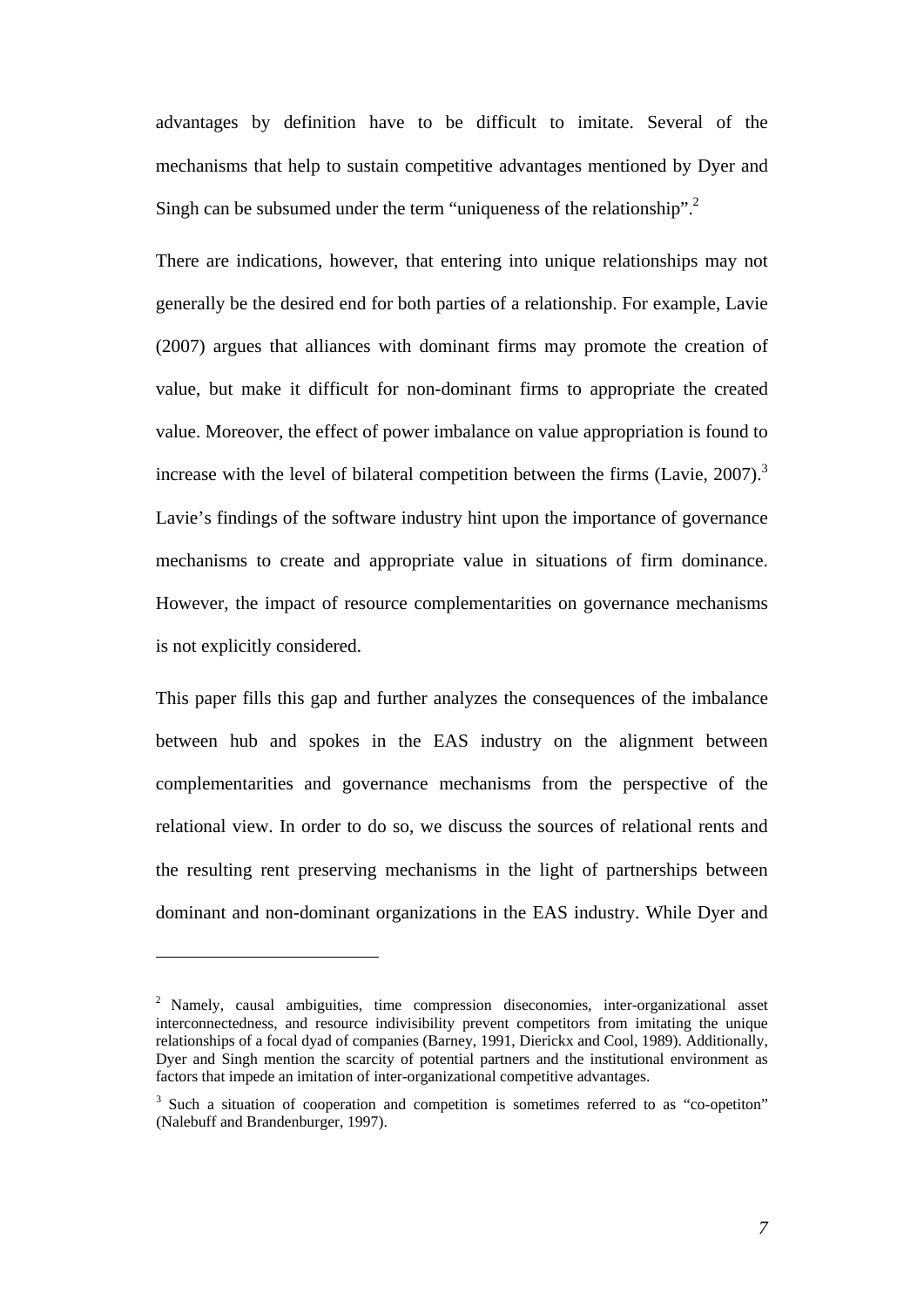Singh (1998) present the four sources of relational rents in an unconnected manner, we introduce a chain of reasoning that logically relates the different categories to each other, both from the spokes' and the hubs' perspective. In order to properly examine the alignment of resource complementarities and governance mechanisms, we first focus on inter-firm resource complementarities. Subsequently, investments in relation-specific assets and knowledge-creation that are necessary to benefit from resource complementarities and the resulting threat of opportunistic behavior will be analyzed. Finally, the consequences for governance mechanisms will be discussed.

### *Generation of Relational Rents in Hub-and-Spoke Networks*

### **Resource Complementarity**

While previous research has focused on differences in the degree of complementarity between software firms (Gao and Iyer, 2008), we argue that within hub-and-spoke networks in the EAS industry, different types of complementarities exist. Moreover, complementarity may not only become important on a technological level, but also regarding the commercial and social capital of firms. These different types of complementarities are discussed below in order to subsequently study the consequences for the governance mechanisms applied by hub and spokes.

*Spoke Perspective.* In order to better understand the notion of complementarity it is instructive to analyze the reasons for why firms enter into partnerships more closely. Several authors have transferred the idea of the RBV on interorganizational arrangements, stating that strategic assets may be accessed though inter-firm cooperation (Das and Teng, 2000, Eisenhardt and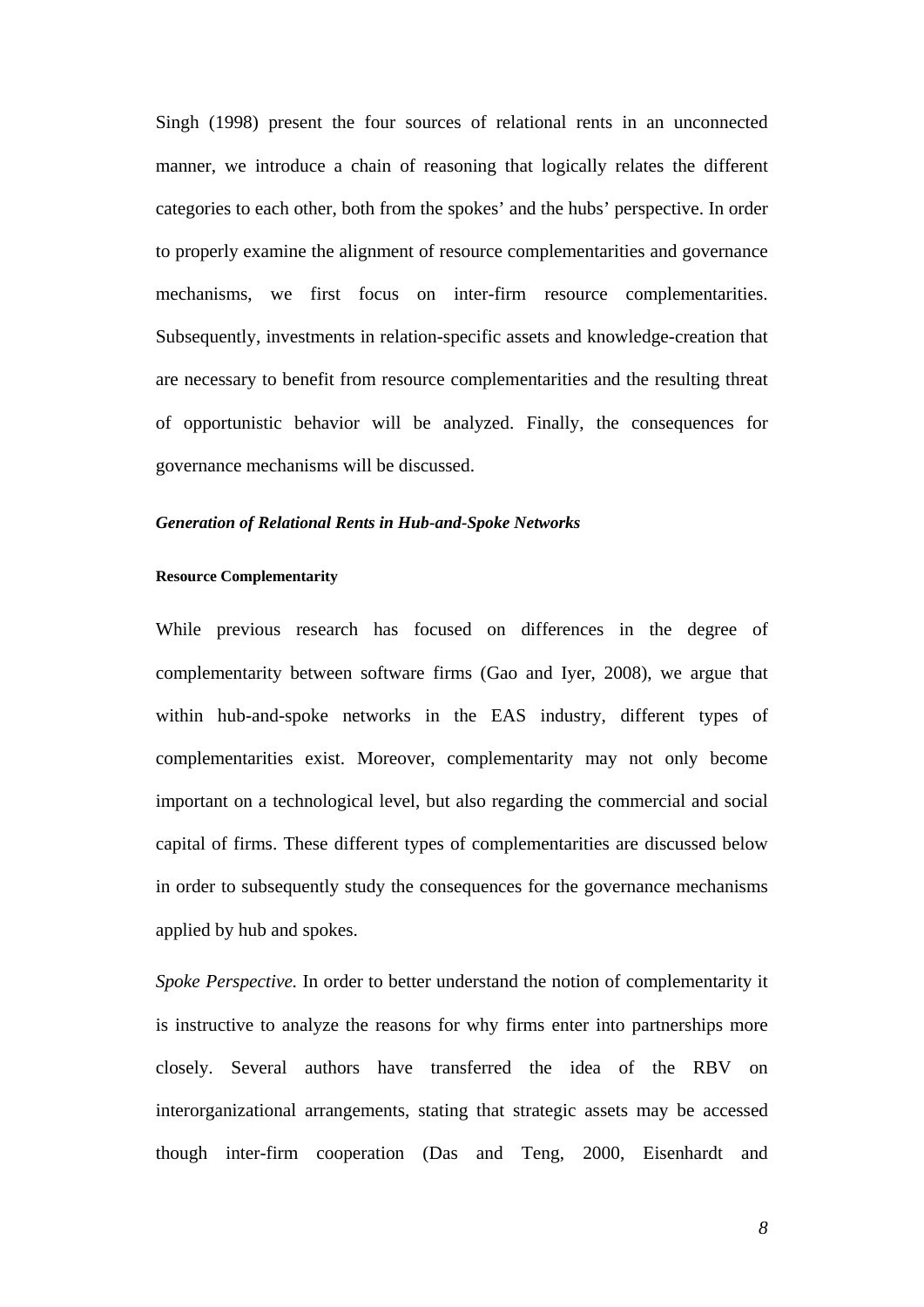Schoonhoven, 1996, Lavie, 2006). Thereby, especially those firms that suffer from a shortage of certain resources will try to form partnerships or alliances in order to overcome these resource gaps (Eisenhardt and Schoonhoven, 1996). However, in order to access resources through inter-firm collaboration, firms not only have to be willing to fill their own resource gaps, but also have to be attractive as a potential partner themselves, i.e., they have to possess certain resources which their potential collaborator lacks. This "duality of inducements and opportunities" (Ahuja, 2000) is particularly problematic for small and young companies. On the one hand, small and young companies often face what Eisenhardt and Schoonhoven (1996) call "strategic vulnerable positions" and are therefore prone to a lack of resources (Welsh and White, 1981). On the other hand, due to their limited size and often short period of existence, small and young companies will hardly be able to offer significant resources to potential partners, thus reducing the possibilities to overcome their own resource gaps through partnering (Ahuja, 2000, Dierickx and Cool, 1989).

The hub-and-spoke networks that emerged in the EAS industry seem to be a possible way-out of this dilemma. Through their partnerships with a hub, spokes can access external resources and dynamic capabilities (Teece et al., 1997) that the hub disposes of. Ahuja (2000) proposes a taxonomy of strategic resources obtained through interorganizational cooperation that divide the resource endowments of potential partners into technological capital, commercial capital, and social capital. From a technological point of view, hubs provide the architecture that the spokes' solutions are based upon. Innovating this architecture on a regular basis is deemed especially crucial in a dynamically changing environment like the EAS industry (Henderson and Clark, 1990). Regarding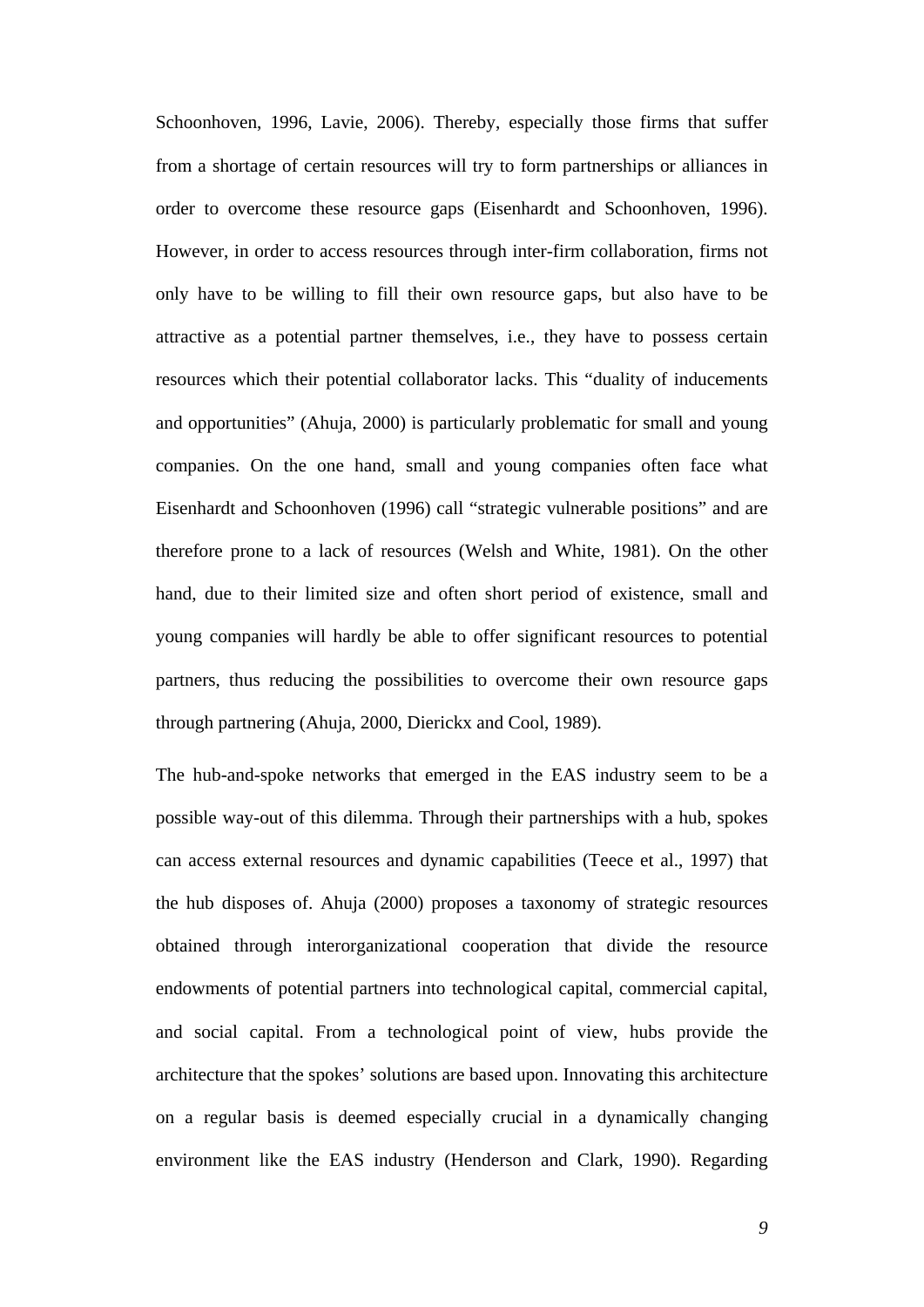commercial capital, hub companies that usually act on a global scale and have a large installed base of customers offer small spokes the possibility to access markets and marketing channels that would otherwise be unreachable. Furthermore, hubs dispose of social capital that spokes could benefit from in that they improve their own visibility and credibility by making use of the hub's reputation and high profile and encourage hub personnel to recommend and promote the spoke's solution.

*Hub Perspective.* The hub organization, on the other hand, also benefits from the spokes' strategic resources (Rothaermel, 2001). First and foremost, hubs can exploit the spokes' commercial and social capital to address niche markets they have so far not been able or willing to approach. Regarding technological capital, spokes are assumed to dispose of specific knowledge in these niches and be especially successful in innovating specific modules of the overall system (Henderson and Clark, 1990). However, and central to our reasoning, we argue that due to the spokes' mentioned resource limitations, the hub does not gain competitive advantages from a singular relationship with one specific spoke. Instead, we opine that the hub benefits from the multilateral 1:n-relationship with the network as a whole.

This becomes clear when considering that the main reasons for the emergence of hub-and-spoke networks may be seen in the fact that competition and demand heterogeneity have forced large vendors to give up proprietary approaches in order to gain market share and strive for becoming a *de facto* standard (Schilling and Steensma, 2001, Shapiro and Varian, 1999). Put differently, hubs face a system competition with rival networks that is characterized by network effects (Farrell et al., 1998, Shapiro and Varian, 1999). Therefore, we argue that hubs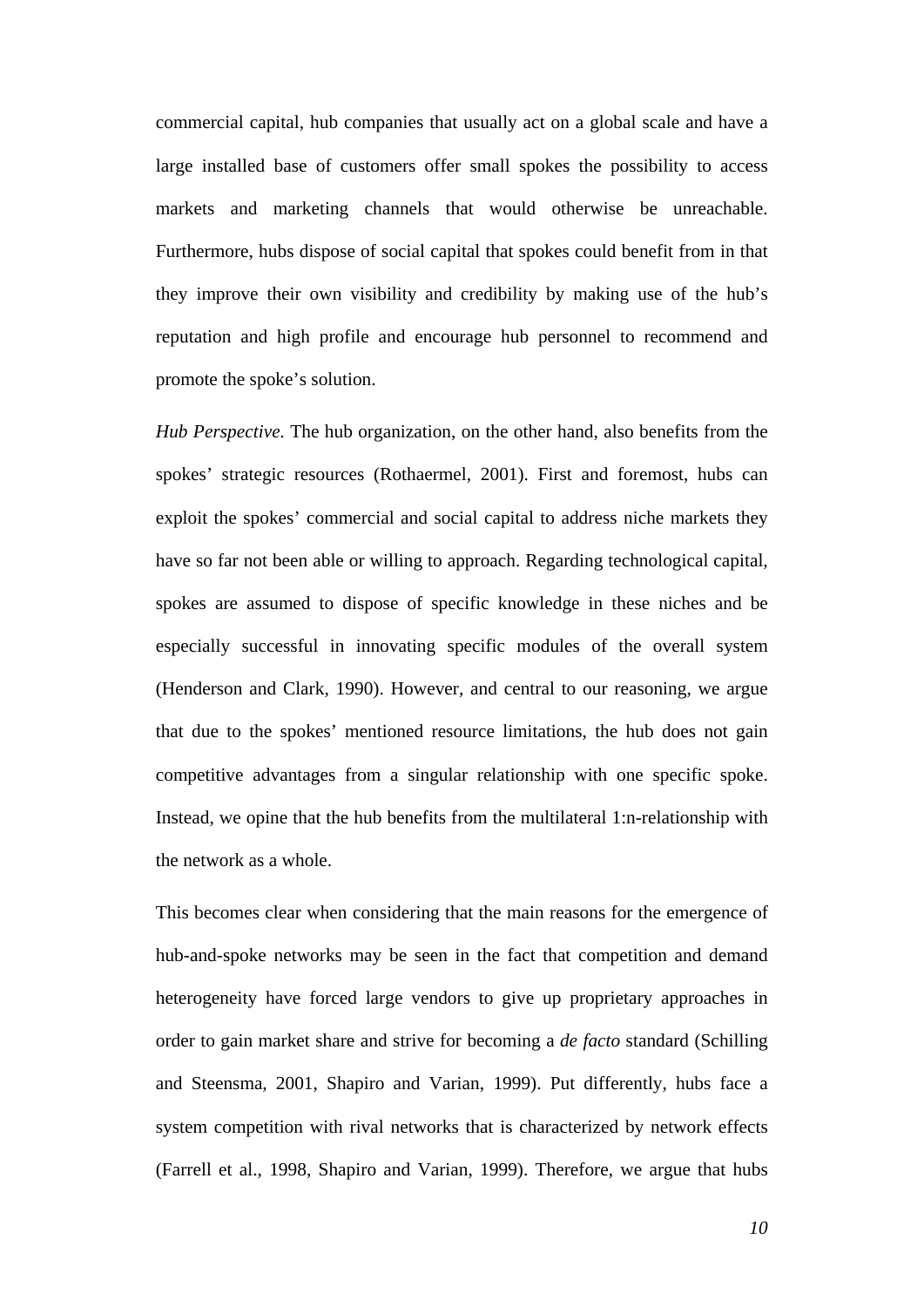prosper in particular if a great number of spokes participates in their network and offers complementary functionalities, a fact that is even reinforced since spoke companies will often not be able to offer solutions for different competing platforms due to resource limitations.



To sum up, within the hub-and-spoke networks of the EAS industry, spoke companies aim at accessing the hub's resources, while the hub benefits from the resources provided by the network as a whole. This distinction in valuegenerating relationships is depicted in Figure 1. While hubs gain value from the network and thus, figuratively, form a multilateral relationship with the network as a whole (left), spokes enter into bilateral 1:1-relationships with the hub (right). This is summarized by the following asymmetry.

*Asymmetry 1: In the hub-and-spoke networks of the EAS industry, the combination of complementary resource endowments in a singular hub-spoke relationship only provides significant value to the spoke. Hubs benefit from complementarities with the network as a whole.* 

#### **Investments in Relation-Specific Assets**

The concept of complementary resource endowments of partnering firms suggests a potential value gain through combining resources. However, in order to realize these benefits, firms have to invest in relation-specific assets (Dyer and Singh,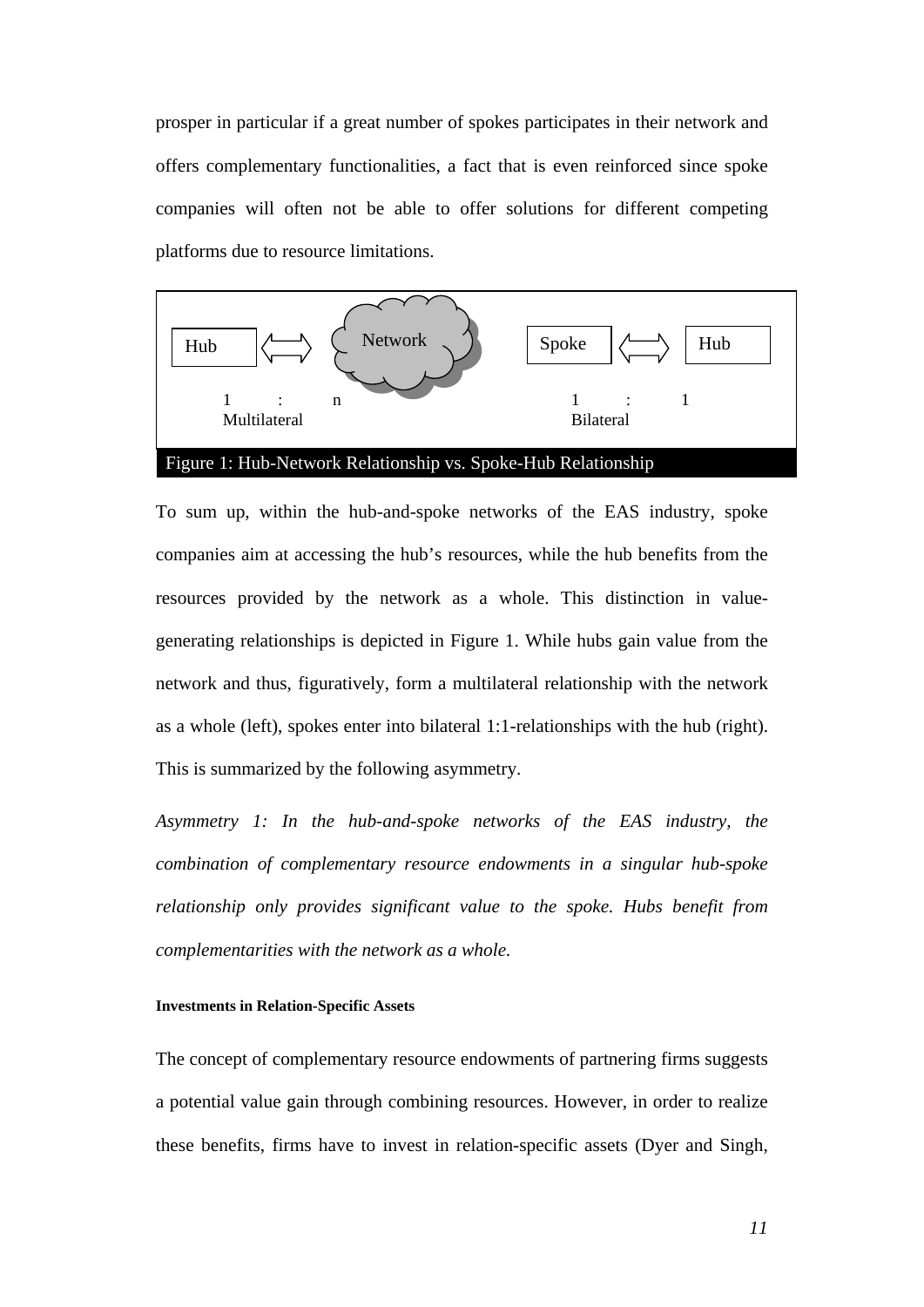1998). Generally, asset specificity has been defined as the "the degree to which an asset can be redeployed to alternative uses and by alternative users without sacrifice of productive value" (Williamson, 1990, p. 142). Translated to the case of interorganizational relationships, asset specificity refers to the degree to which assets are of low usefulness in other relationships. If hub-and-spoke networks are understood as a system that collectively produces EAS through inter-firm division of labor, investing in relation-specific assets can be interpreted as an "optimization of the components [of the system] working in a particular configuration", resulting in combinations that "achieve a functionality unobtainable though combinations of more independent components" (Schilling, 2000, p. 315f). Stated in other words, the complementarity of the partners' resource endowments results in a high degree of synergistic specificity, i.e., "[t]he degree to which a system achieves greater functionality by its components being specific to one another" (Schilling, 2000, p. 316).

Regarding the assets that are generally deemed necessary in order to develop and market software products, the individuals that are involved in the production and marketing process were found to be of utmost importance, rendering software production a people business (Boehm, 1987, De Marco and Lister, 1987). More specifically and in line with the above discussion on resource complementarities, the knowledge of the involved individuals plays a pivotal role in producing and marketing software (Robillard, 1999). This is reinforced in the EAS industry, where knowledge about both software development and business processes is needed. Thus, in the here analyzed context, relation-specific investments mainly refer to investments in relation-specific knowledge creation.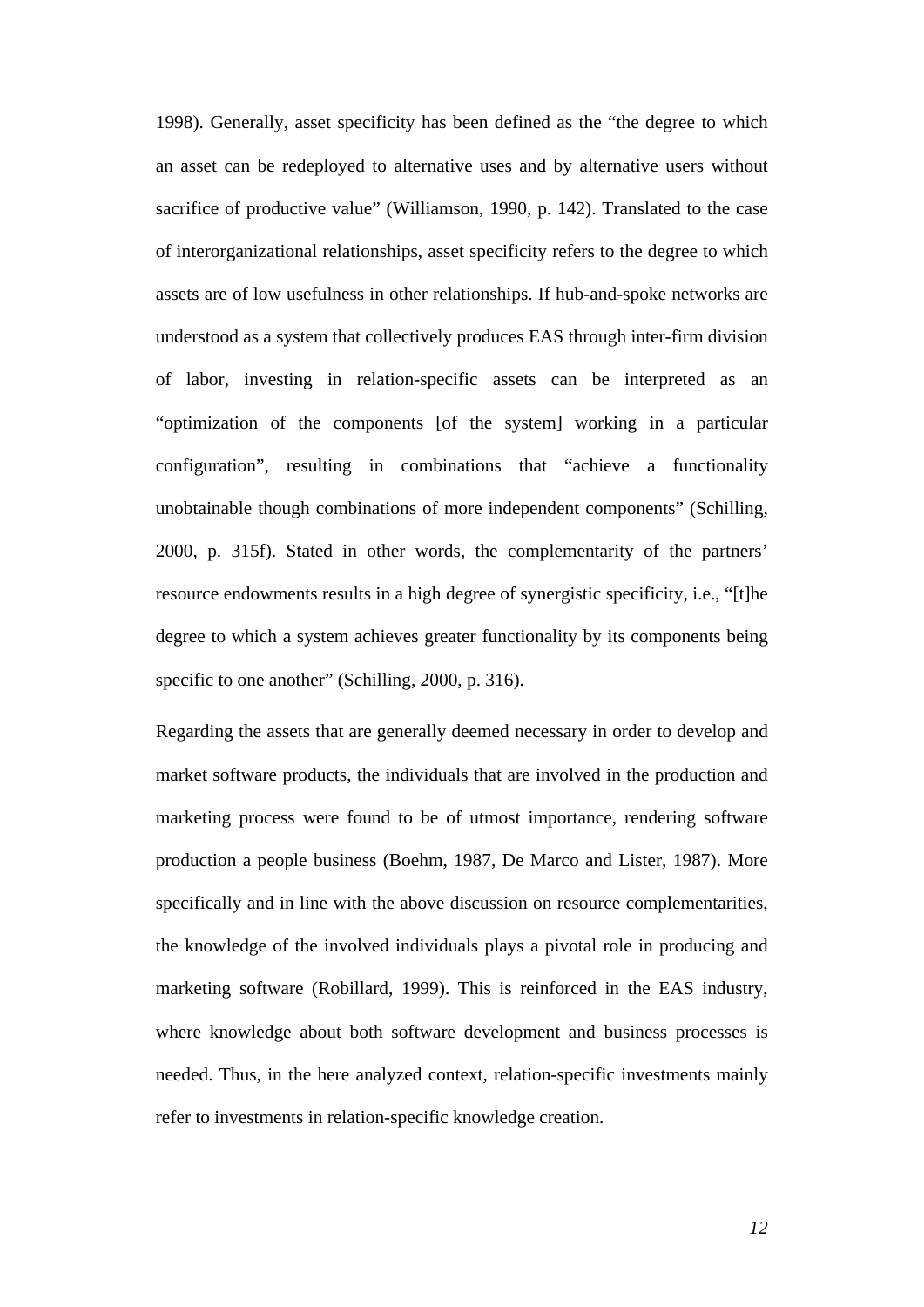*Spoke Perspective.* We argue that the spokes indeed have to invest heavily in assets that are specific to the hub in order to participate in the hub's partner network and enable the access to complementary resources and capabilities as discussed in the previous paragraph. First and foremost, spokes have to invest in hub-specific knowledge accumulation in order to enable the partnership through having their solutions and resources certified by the hub. In order to get this certification, spokes have to obtain knowledge about the functioning of the hub's platform and interfaces in order to develop solutions that are compatible with all other solutions that build upon the same platform. Moreover, developers may have to prove their knowledge about the hub's technology by attending trainings and passing tests. Once the spokes have accomplished the certification, continuous investments in hub-specific technological and market-related knowledge accumulation have to be made in order to keep up with recent developments in the dynamically changing EAS industry. Thereby, it is important to consider the difference between information and know-how (Dyer and Singh, 1998). While information can be codified and stored in data bases, know-how involves knowledge that is sticky or tacit (Grimaldi and Torrisi, 2001). In order to gain access to external sticky knowledge, spokes may have to put effort and invest into the creation of absorptive capacity, i.e., "the ability of a firm to recognize the value of new, external information, assimilate it, and apply it to commercial ends" (Cohen and Levinthal, 1990, p. 128). Moreover, in order to generate relational rents and not to be imitable by other partnerships, this ability has to be partner-specific, i.e., in the case of a singular relationship between hub and spoke, specific to a dyad of organizations (Dyer and Singh, 1998). Partnering with a hub may provide the spoke with access to certain data bases with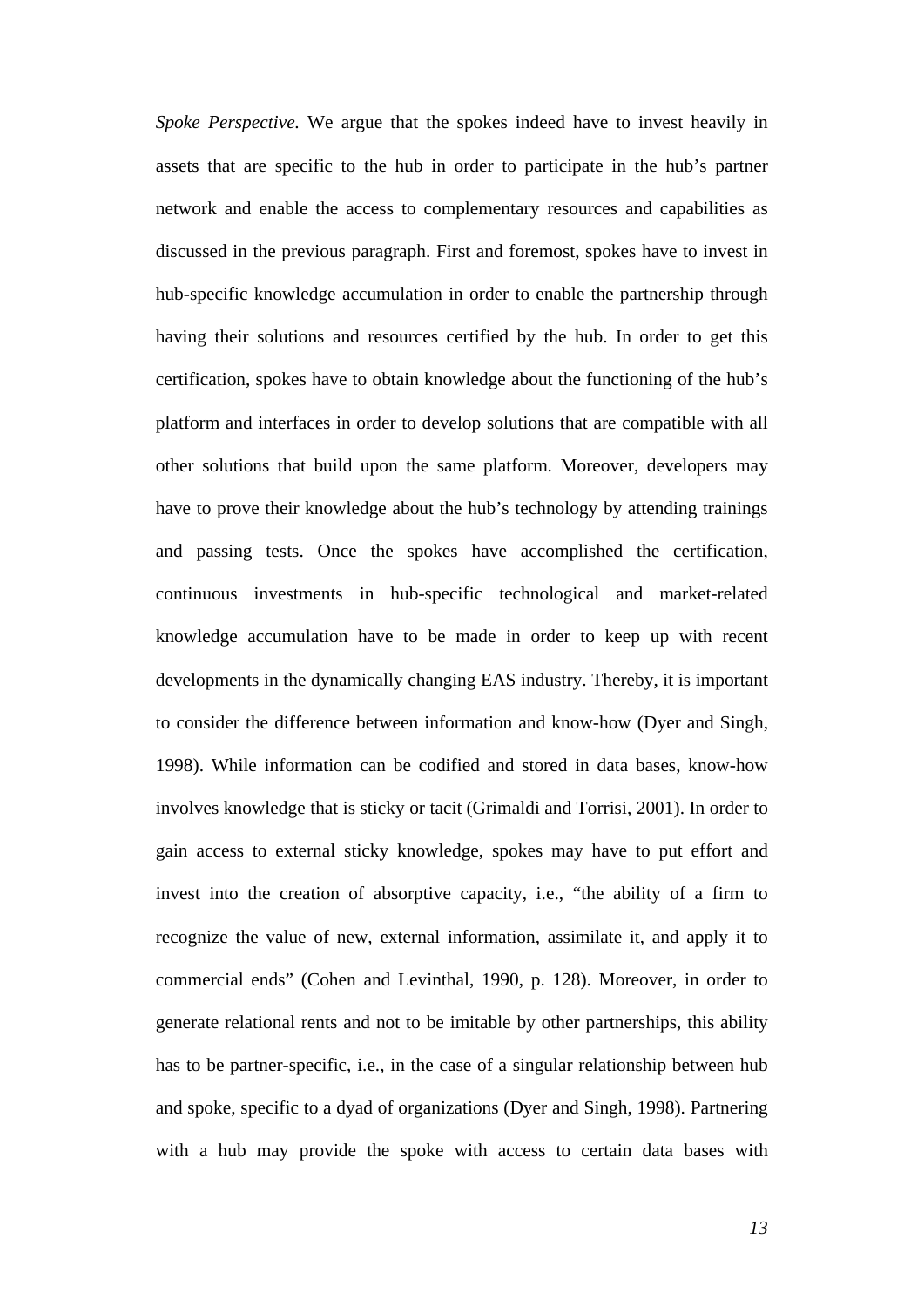information on technological issues. In order to gain a competitive advantage through leveraging complementary resource endowments, however, spokes may need to access know-how within the hub that is not amenable to codification, e.g. because it resides within the experience and long-time collaboration of certain individuals. Thus, further hub-specific investments into absorptive capacity and knowledge-sharing may be necessary.

*Hub Perspective.* While spokes invest in hub-specific knowledge creation and integration in order to gain relational rents from their partnership with the hub, the situation turns out to be different on the hub side. As mentioned above, hubs certify the compatibility and quality of the spokes' solution before entering a partnership with a spoke. Thus, hubs as well have to engage in spoke-specific investments to some extent. However, as the preceding section on resource complementarities showed, hubs benefit from the network of spokes as a whole and thus, figuratively, form a relationship with the network (reconsider figure 1). As argued above, due to the hub's striving for becoming a de facto standard, this network is especially valuable for the hub if a great number of spokes participates. Therefore, we argue that hubs aim at relational extendability, i.e., the "ability to reconfigure existing competencies for new [interorganizational relationships]" (Bala and Venkatesh, 2007, p. 343). For instance, while spokes strive for getting access to sticky know-how through developing hub-specific absorptive capacity, we argue that hubs, instead of engaging in knowledgesharing routines with particular spokes, may rely on codifying information regarding technological and market-related issues in order to efficiently distribute it throughout the network (Grimaldi and Torrisi, 2001). According to Bala and Venkatesh, relational extendability may result in relational rents by leading to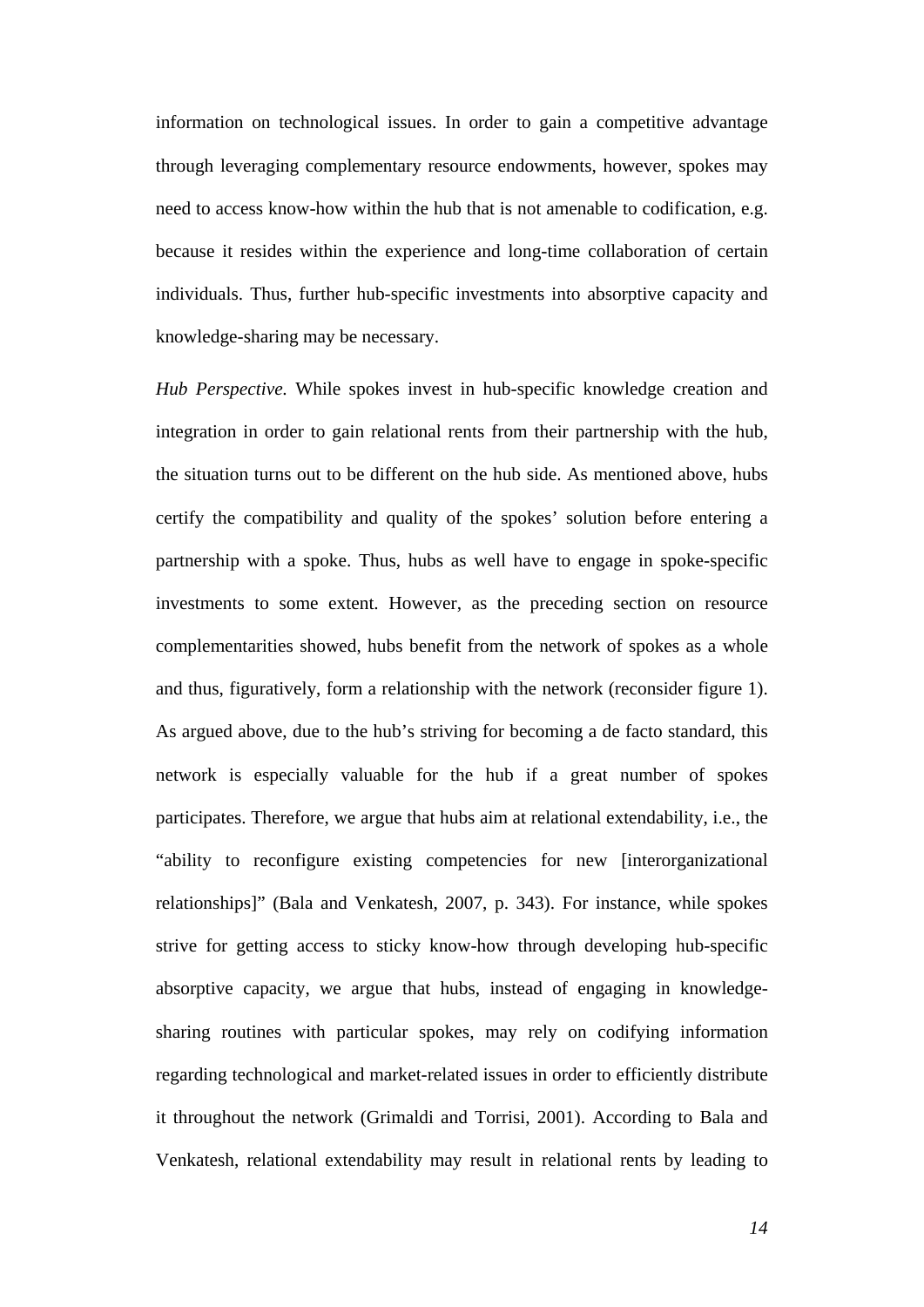cost effectiveness, high partner density, partnering flexibility, partnering agility, greater structural embeddedness, greater control over partners, and less resource dependency on partners. Thus, in order to generate relational rents from their multilateral 1:n relationship with the network of spokes, we argue that hubs will be reluctant to invest heavily in assets that are specific to a singular relationship with a particular spoke. Instead, hubs may mainly invest in network-specific assets in order to efficiently leverage the complementarities in their multilateral relationship with the network as a whole. Summarizing this paragraph on relation-specific asset investments, we find the following asymmetry:

*Asymmetry 2: In the hub-and-spoke networks of the EAS industry, only spokes invest in relation-specific assets, while the hubs' investments are mainly networkspecific.* 

## **Opportunistic Behavior**

As outlined above, interorganizational arrangements can be perceived as a tradeoff between the relational rents generated through combining complementary resources as well as investing in relation-specific assets on the one hand, and the transaction costs resulting from the threat of opportunistic behavior on the other hand (Dyer, 1997, Williamson, 1981). We argue that in the hub-and-spoke networks of the EAS industry, both hubs and spokes are prone to behave opportunistically to a certain extent.

*Spoke Perspective.* Since spokes, as discussed above, invest heavily in their relationship with a hub, they cannot easily switch to other platform vendors without loosing the majority of their up-front, hub-specific investments and being forced to re-invest into the new platform. This lock-in, however, ceteris paribus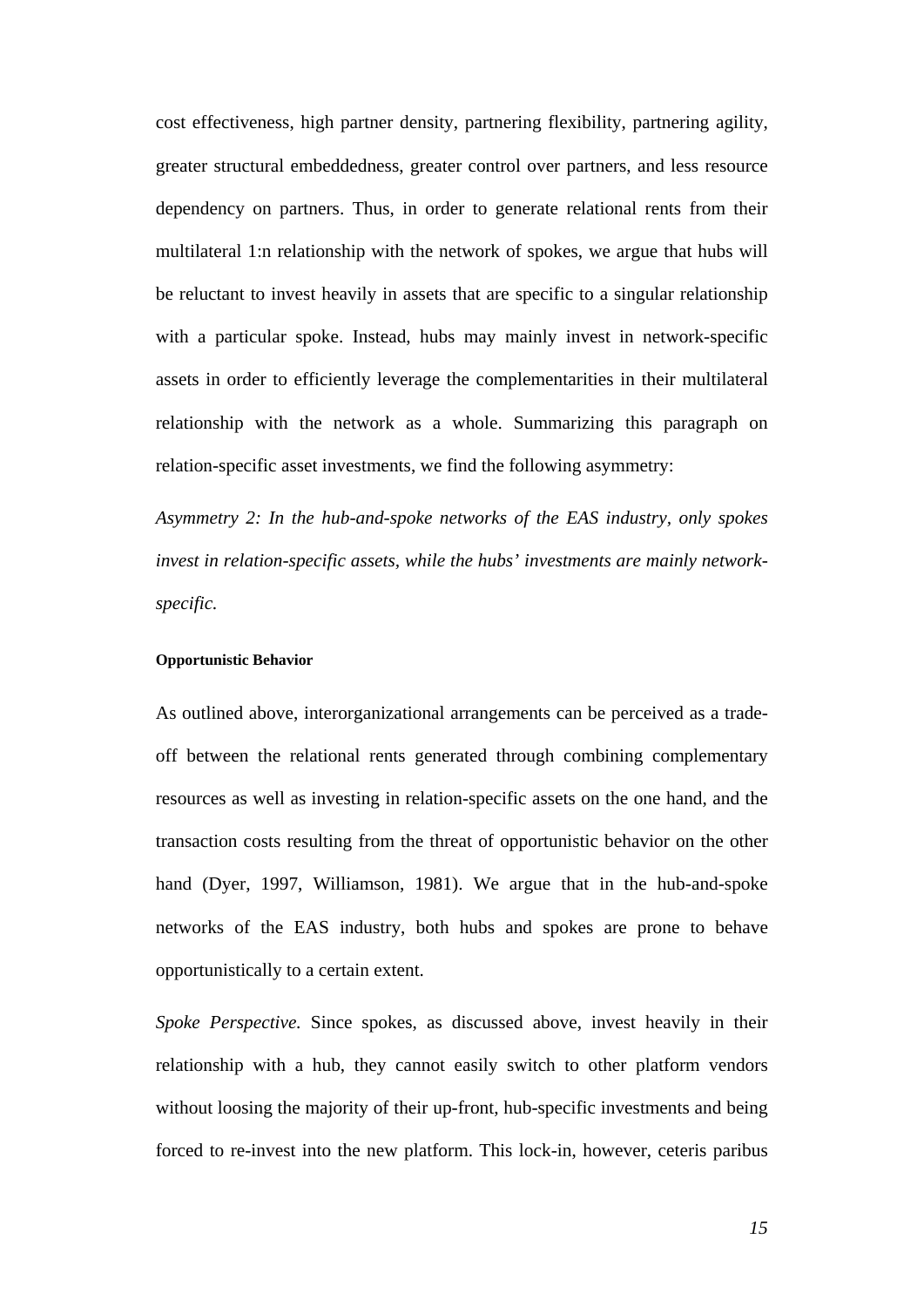increases the hub's propensity to behave opportunistically, i.e., to exploit the spokes' lock-in situation and take advantage of opportunities at the spokes' expense (Williamson, 1975). Thus, the more spokes invest in assets that are specific to their relationship with the hub, the more these spokes are at the hub's mercy not to behave opportunistically. Based on Lavie's (2006) extension of the RBV to interorganizational arrangements, we argue that hub organizations may behave opportunistically in two important ways. First, hubs may be reluctant to share resources with a specific spoke and thus decrease the possibilities of value creation. Second, hubs may behave opportunistically and appropriate what Lavie calls "outbound spillover rent" (2006), i.e., the hub may capitalize on its dominant position by absorbing the spokes' critical knowledge. Both threats of opportunistic behavior will be analyzed subsequently.

As discussed above, spoke companies benefit from the characteristics of system competition in hub-and-spoke networks, since this system competition implies the opportunity to access external resources residing inside the hub organization that the spokes are highly dependent upon for successfully developing and marketing their EAS. On the contrary, hubs were found to be mainly dependent on the network as a whole and not on the resources of a single spoke. The RDT as proposed by (Dyer and Singh, 1998) deals with such interorganizational dependencies. Central to this theory is the power distribution between organizational actors that results from dependencies on external resources that are beyond an organization's control. Power is perceived as the counterpart of dependence, since "the power of A over B is equal to, and based upon, the dependence of B upon A" (Emerson, 1962, p. 33). In line with the above discussion on resource complementarities, we argue that in the hub-and-spoke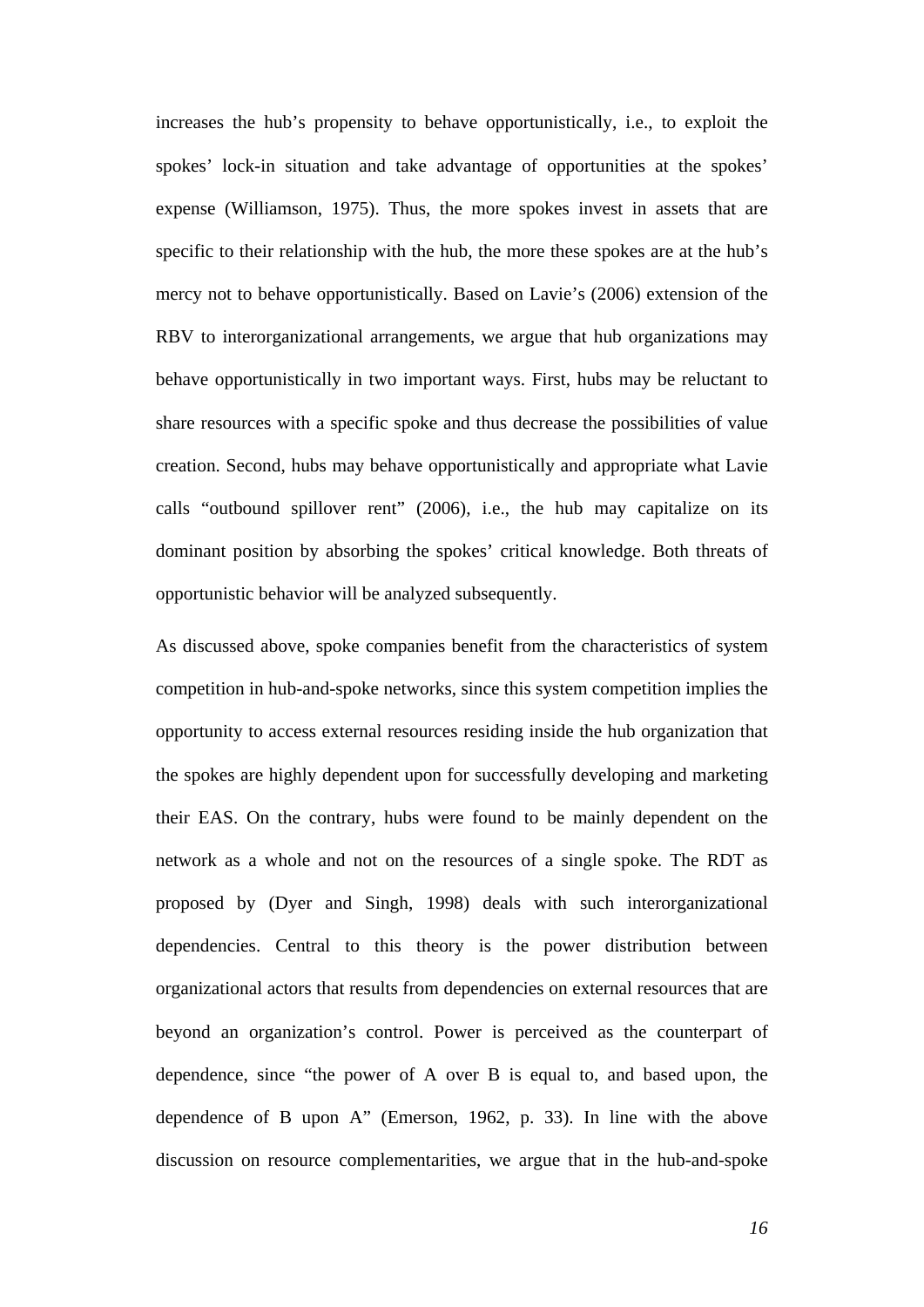networks of the EAS industry, spoke organizations face a situation of considerable power imbalance.

From a RDT perspective, through participating in the partner network of a hub organization, spokes attempt to absorb the constraints posed by the limited access to required external resource. In a situation of power imbalance, however, constraint absorption is unlikely, since the dominant organization prefers maintaining the status quo of power distribution since otherwise it would lose "its bargaining power and the advantageous exchange conditions that accompany it" (Casciaro and Piskorski, 2005, p. 172). Accordingly, we argue that hubs, although fostering a partner network of spokes, are reluctant to grant unlimited access to complementary resources to singular spoke organizations. For example, although accessing the hub's global marketing channel could be considered highly beneficial for the spokes, the hub is not expected to grant this access in an unlimited way.

Second, the power imbalance in the hub-spoke relationship together with the high degree of investments in relation-specific assets performed by the spoke may lead to knowledge spillovers. The hub may behave opportunistically and capitalize on its dominant position over the spokes by absorbing the spokes' critical knowledge that is unveiled throughout the partnership and apply it to commercial ends itself. For instance, the hub may appropriate these "outbound spillover rent" (Lavie, 2006) by imitating a spoke's functionality after getting access to the spoke's solutions' source code throughout the certification process. The reason for this may be that the hub changes its product strategy and considers functionalities that were formerly out of its scope as a part of its core competencies. For a spoke organization, the imitation of its functionality can be considered a very harmful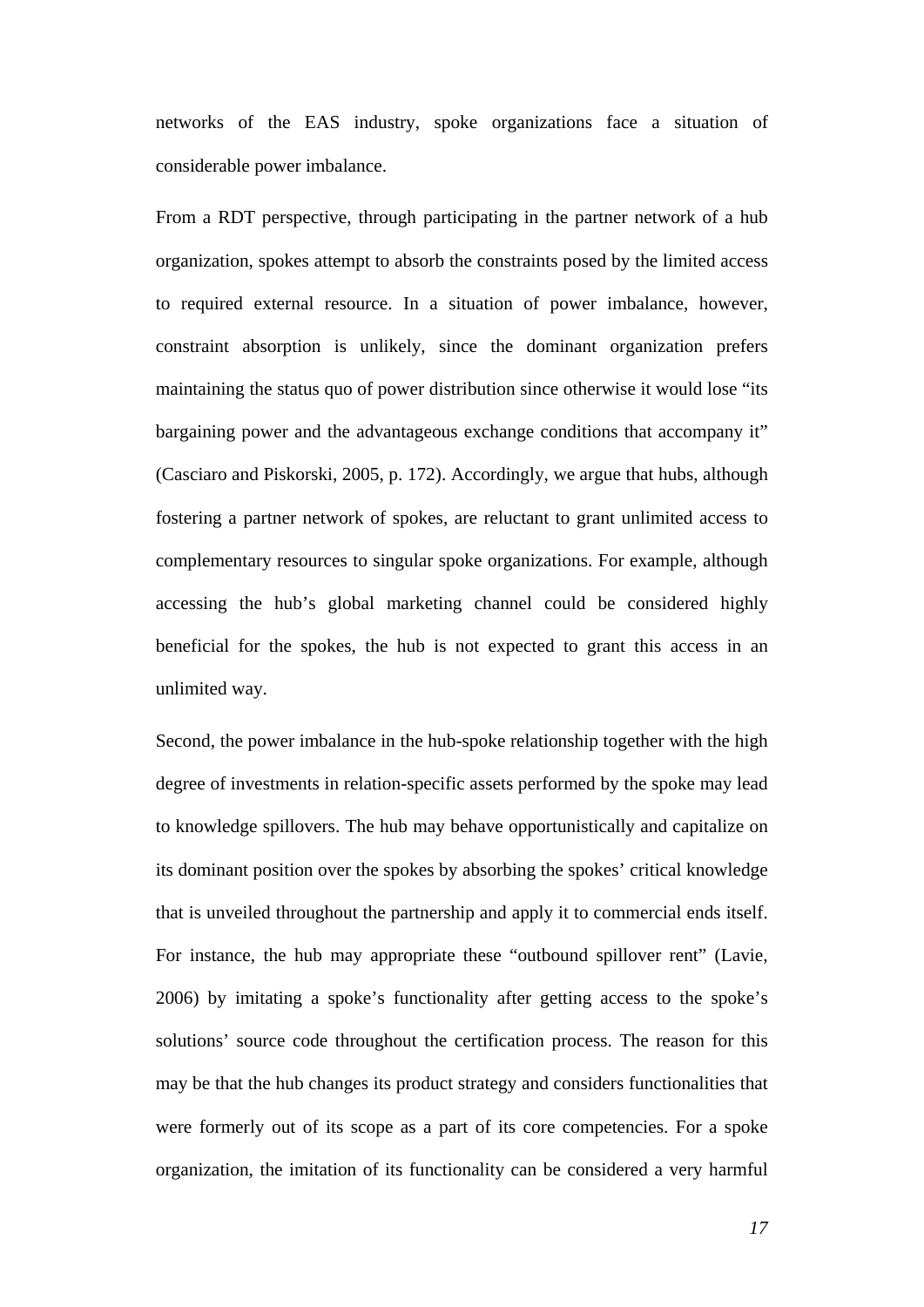act of opportunistic behavior, since it may dramatically jeopardize the spoke's survival.

*Hub Perspective.* From the perspective of hub organizations, spokes may follow their self-interest and, for instance, offer functionalities to their customers that are also covered by the hub's solution, thus ending up in a situation of competition, which may be assumed not to be in the hub's interest. Moreover, spokes may not comply with certain interface standards posed by the hub, thus decreasing the overall compatibility of the systems. However, according to TCE, opportunistic behavior in interorganizational partnerships is especially likely if the involved actors invest in partner-specific assets. The more an actor invests in assets that are specific to a certain partner, the more this actor is locked into the relationship, since ending the relationship would imply the loss of the partner-specific investment performed ex ante (Williamson, 1975). As we have shown above, hubs generally avoid investing heavily in assets that are specific to a single spoke. Therefore, we argue that hubs only face minor threats of opportunistic behavior in a singular relationship with a spoke.

Taken together, we find that due to their dominant position and their reluctance to invest in spoke-specific assets, hubs only face minor threats of opportunistic behavior. On the contrary, the spoke organizations have to deal with the hub's potential reluctance to share resources. Furthermore, the hub may capitalize on knowledge spillovers and imitate the spokes' solutions, posing another class of opportunistic behavior. To sum up, we find

*Asymmetry 3: In the hub-and-spoke networks of the EAS industry, hubs only face minor threats of opportunistic behavior on the part of the spokes, while the*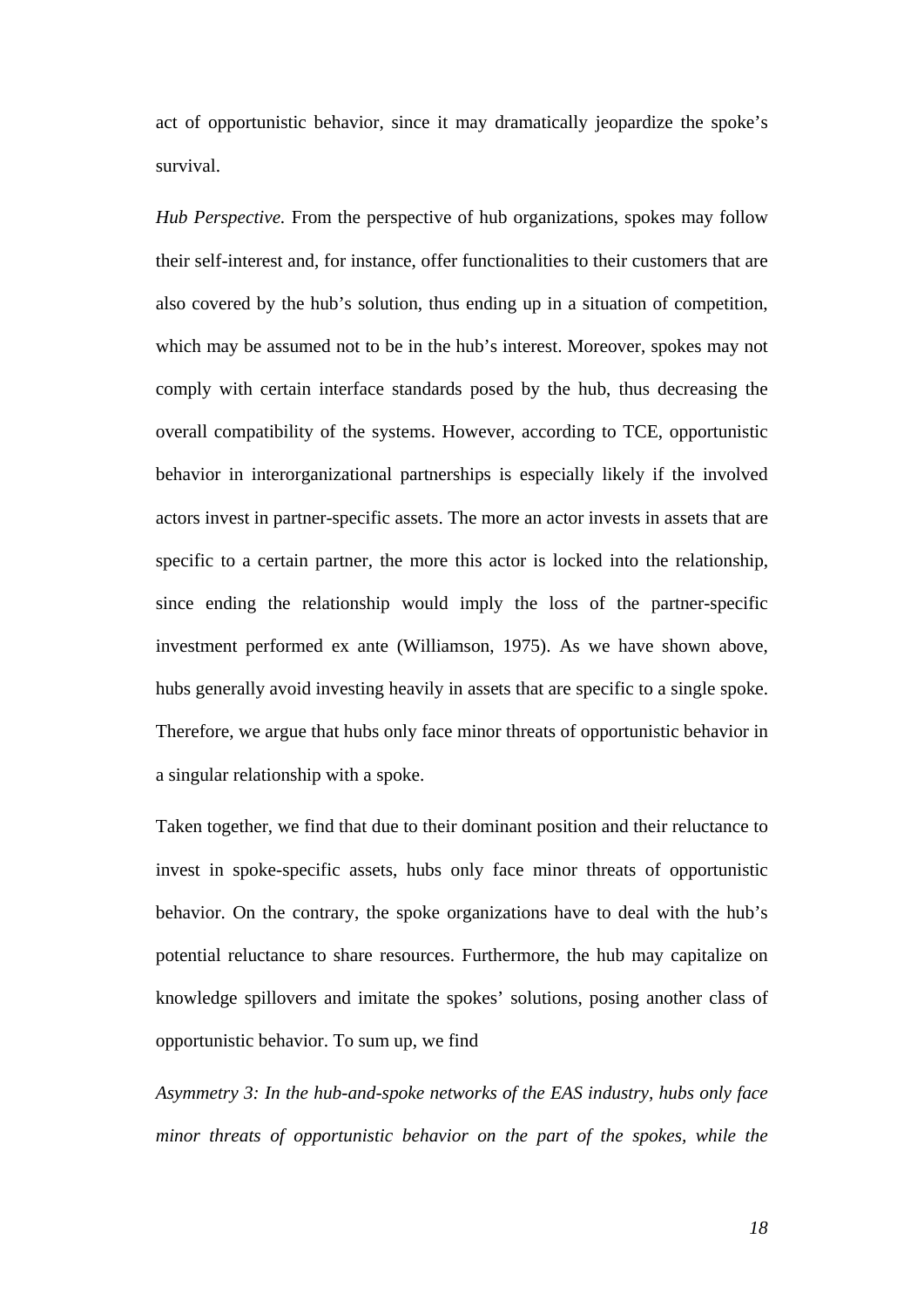*spokes' business model is threatened by the hubs' reluctance to share resources and the potential exploitation of knowledge spillovers.* 

#### **Governance Mechanisms**

Out of the four factors that enable the generation of value through interorganizational relationships proposed by Dyer and Singh (1998), the application of effective governance mechanisms plays a special role because its impact on value generation is twofold. First, from a TCE perspective, effective governance mechanisms may lower transaction costs and thus directly increase relational rents. Second, effective governance mechanism may foster the generation of relational rents by increasing the willingness of partners to engage in value creation initiatives, i.e., to combine complementary resources and to invest in relation-specific assets and knowledge-sharing mechanisms. Generally, two types of governance mechanisms may be distinguished. Formal governance mechanisms refer to instruments that are codified by contracts, technological standards or through other formal devices that enable the partners to exercise control (like e.g. the discussed certification process). On the contrary, we understand informal governance mechanisms as implicit coordination measures that reduce the threat of opportunistic behavior like e.g. mutual adjustment based on socialization and trust (Adler, 1995, Kraut and Streeter, 1995).

*Spoke Perspective.* The above discussion on opportunistic behavior showed that the spokes have to deal with a considerable threat of opportunistic behavior on the part of the hub organization. This threat of opportunism consists in the hub's reluctance to share resources as well as in the threat of knowledge spillover. Dyer (1997) suggests that in the face of relation-specific investments, informal governance mechanism are better suited for impeding opportunistic behavior of a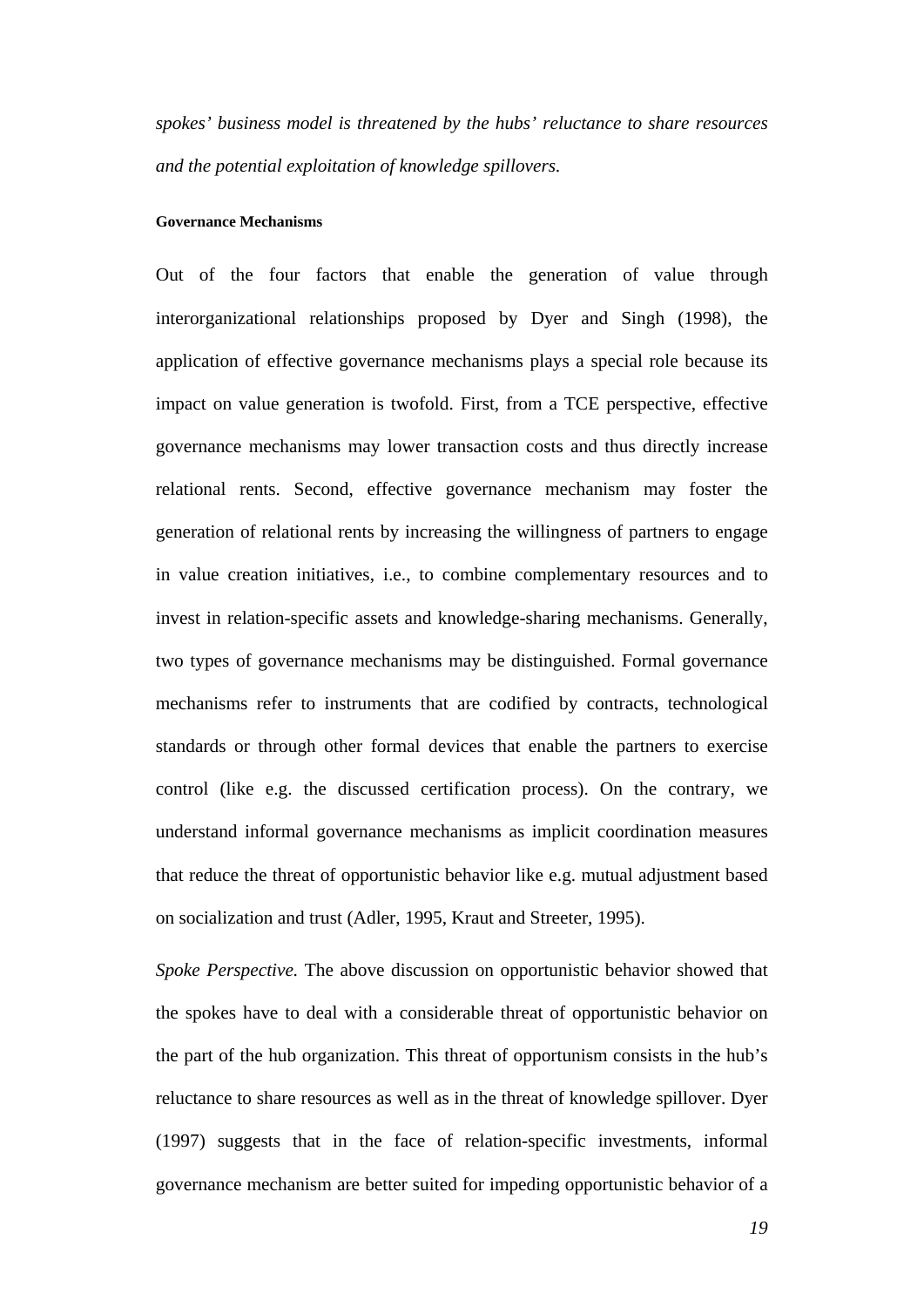partner than formal governance mechanisms. In a similar way, considering the power imbalance between hub and spoke, Casciaro and Piskorski (2005) propose that dependent organizations engage in unilateral measures to deal with the limited access to resources resulting from power imbalance. The dependent organization is assumed to apply tactics to "restructure dependencies by aiming directly at the constraining party in the relationship" (Casciaro and Piskorski, 2005, p. 167). For instance, dependent actors may attempt to stabilize "the flow of valued resources by socializing members of the constraining organization or through the exchange of other valuable goods, such as status, friendship, or information" (Casciaro and Piskorski, 2005, p. 168). Following this point of view, we argue that while hubs behave opportunistically on a strategic and organizational level, the governance mechanisms that act as a remedy against the threat of this opportunistic behavior can mainly be found on an individual level.

For instance, we have shown that, despite the spokes' investments in hub-specific absorptive capacity, hubs may be unwilling to grant unlimited access to their commercial, technological, and social capital. Thus, in order to actually exploit the access to external resources, spokes may rely on informal governance mechanisms. This assertion is substantiated by the findings of Yli-Renko et al. (2001), who argue that external knowledge acquisition from key customers that is found to increase firm success is positively influenced by social interaction, the quality of the relationship, and the network ties provided by this customers. We argue that Yli-Renko et al.'s results may be transferred to hub-spoke relationships in the EAS industry, holding that through informal governance mechanisms like social interaction, spokes may exploit the access to complementary resources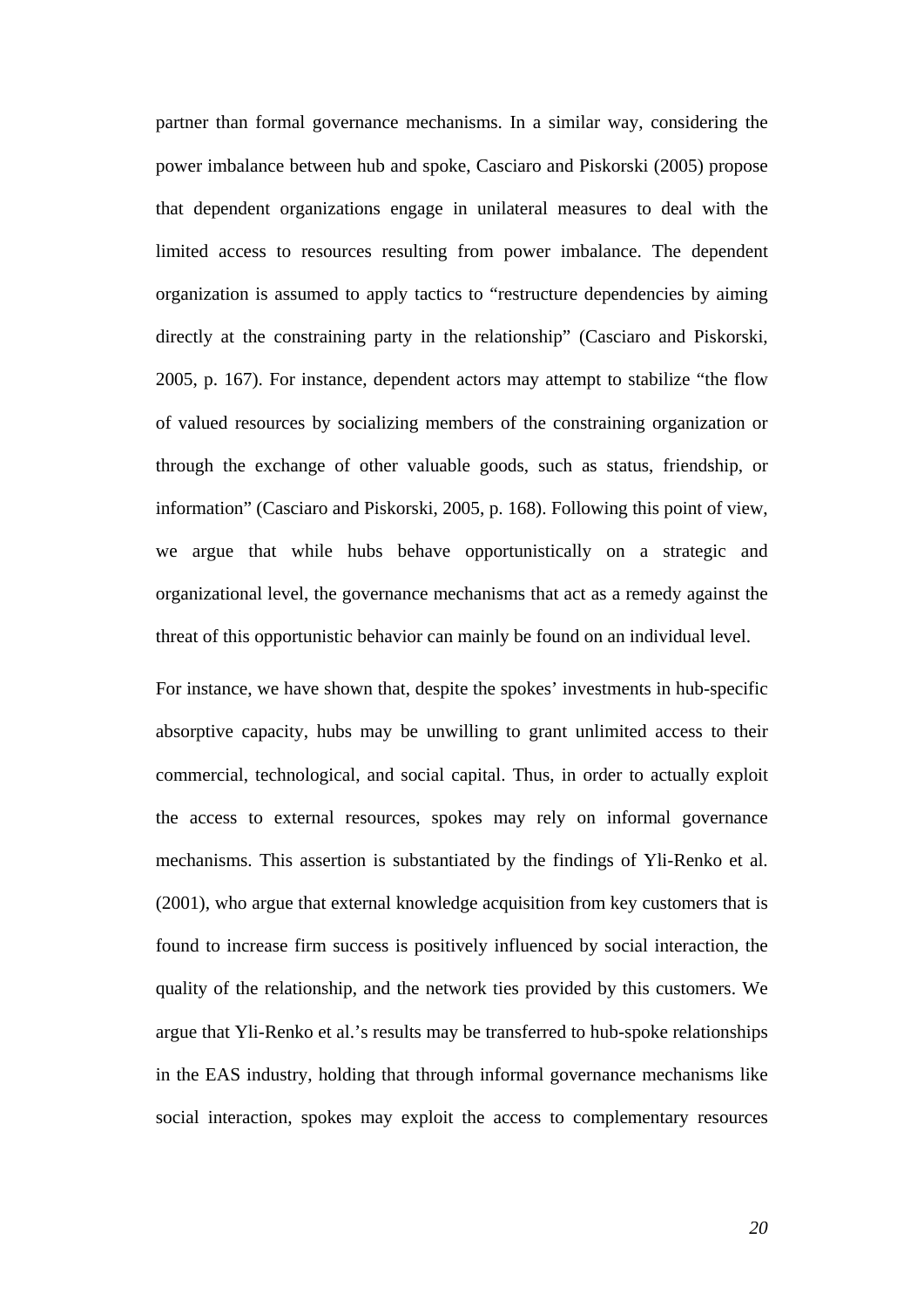residing within the hub organization in spite of the hub's discussed unwillingness to share resources with a specific spoke.

Furthermore, informal relationships with decision makers within the hub organization that are based on trust may prevent the hub from exploiting the spoke's know-how that is unveiled through the partnership and thus avoid an imitation of the spoke's business model, even though it might be strategically appropriate from the hub organization's point of view.

However, strategic re-orientation and pressure from a greater number of customers to offer a certain functionality (turning the market for this functionality from a niche into a large segment) may imply the necessity for the responsible individuals within the hub organization to eventually imitate the spoke's solutions in spite of the spoke's informal relationships with hub staff. In such a situation, informal governance mechanisms may encourage the hub to share knowledge with a specific spoke that is valuable for its long-term success. For instance, hub personnel may "warn" the spoke in advance and thereby provide the spoke with more time to bring in its capability to innovate and to come up with new solutions and functionalities. Moreover, hub staff may actively provide the spoke with hints which market segments are promising and will not be addressed by the hub in the future (Uzzi, 1997, p. 45). Thus, informal governance mechanisms can be seen as a possibility for spokes both to actually exploit the gained access to external resources and to ensure future success.

*Hub Perspective.* In contrast to the relational governance mechanisms aimed at by the spokes, hubs may more strongly rely on formal governance mechanisms. The discussion on opportunistic behavior in the previous section showed that hubs only face minor threats of opportunism due to the low amount of spoke-specific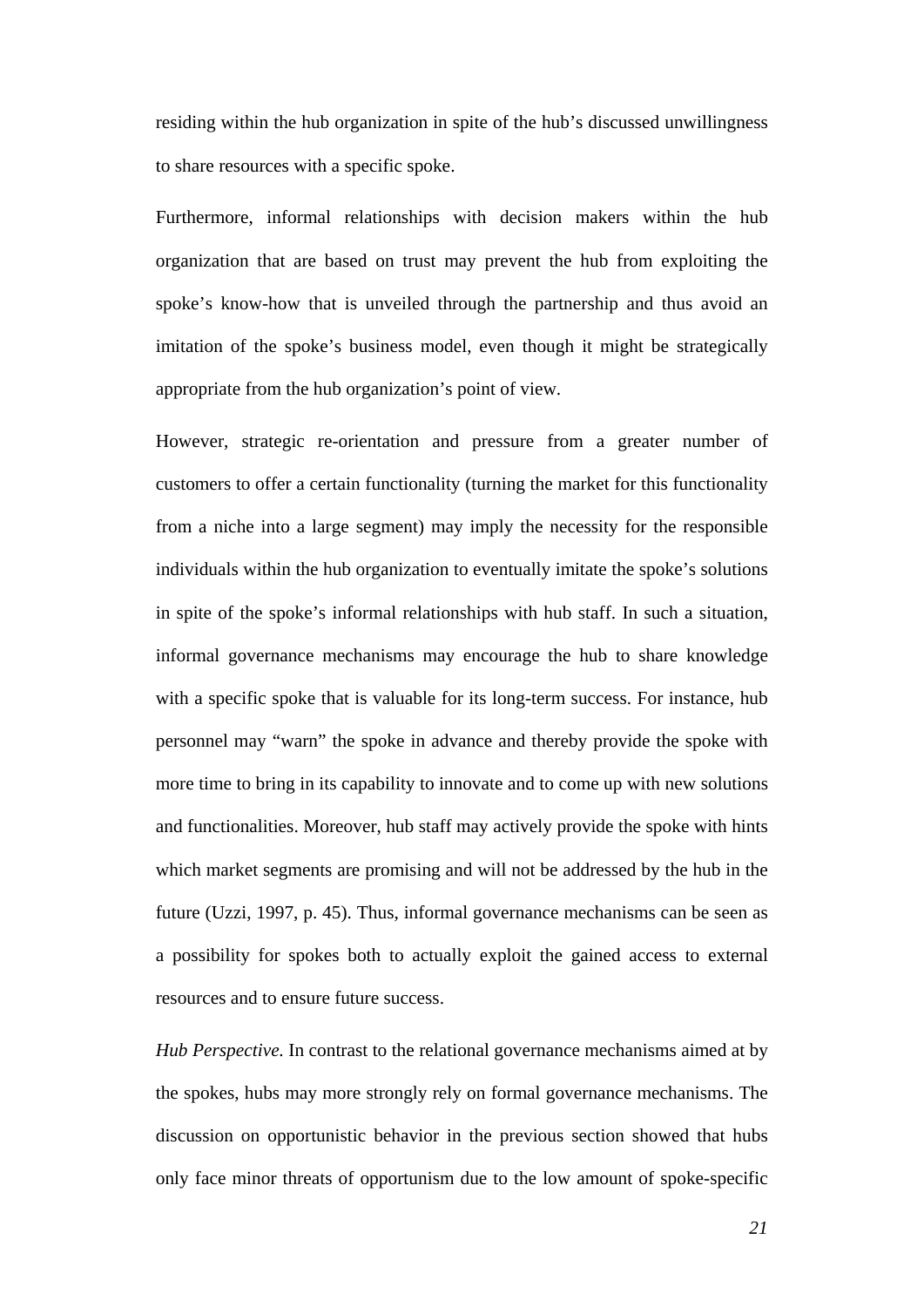investments and the spokes' dependence on the external resources owned by the hub. Furthermore, as the discussion on relation-specific asset investments pointed out, hubs aim at efficiently coordinating the potentially great number of spoke organization. Therefore, we expect hubs to mostly rely on formal governance through contracts, technological standards, and the mentioned certification process in order to efficiently prevent the potentially great number of spokes from behaving opportunistically.

Taken together, this discussion suggests that the formal governance mechanisms applied by the hub in order to efficiently coordinate the network of spokes may not be sufficient for spokes in order to create relational rents and to access sticky knowledge that resides inside the hub organization. Instead, informal governance mechanisms like social interaction and trust may be necessary to gain competitive advantages through the interorganizational relationship with the hub and to develop hub-specific absorptive capacity. Summarizing the discussion on appropriate governance mechanisms, we find the following proposition.

*Proposition: In the hub-and-spoke networks of the EAS industry, hubs rely on formal governance mechanism and standards to coordinate the network and to gain relational rents from the hub-network relationship. In contrast, in order to ensure long-term relational rents, spokes rely on informal governance mechanisms and the development of hub-specific absorptive capacity.* 

#### *Summary*

We argue that within the hub-and-spoke networks of the EAS industry, hubs and spokes pursue substantially different agendas. More specifically, we find three inter-related types of asymmetries that together explain the differential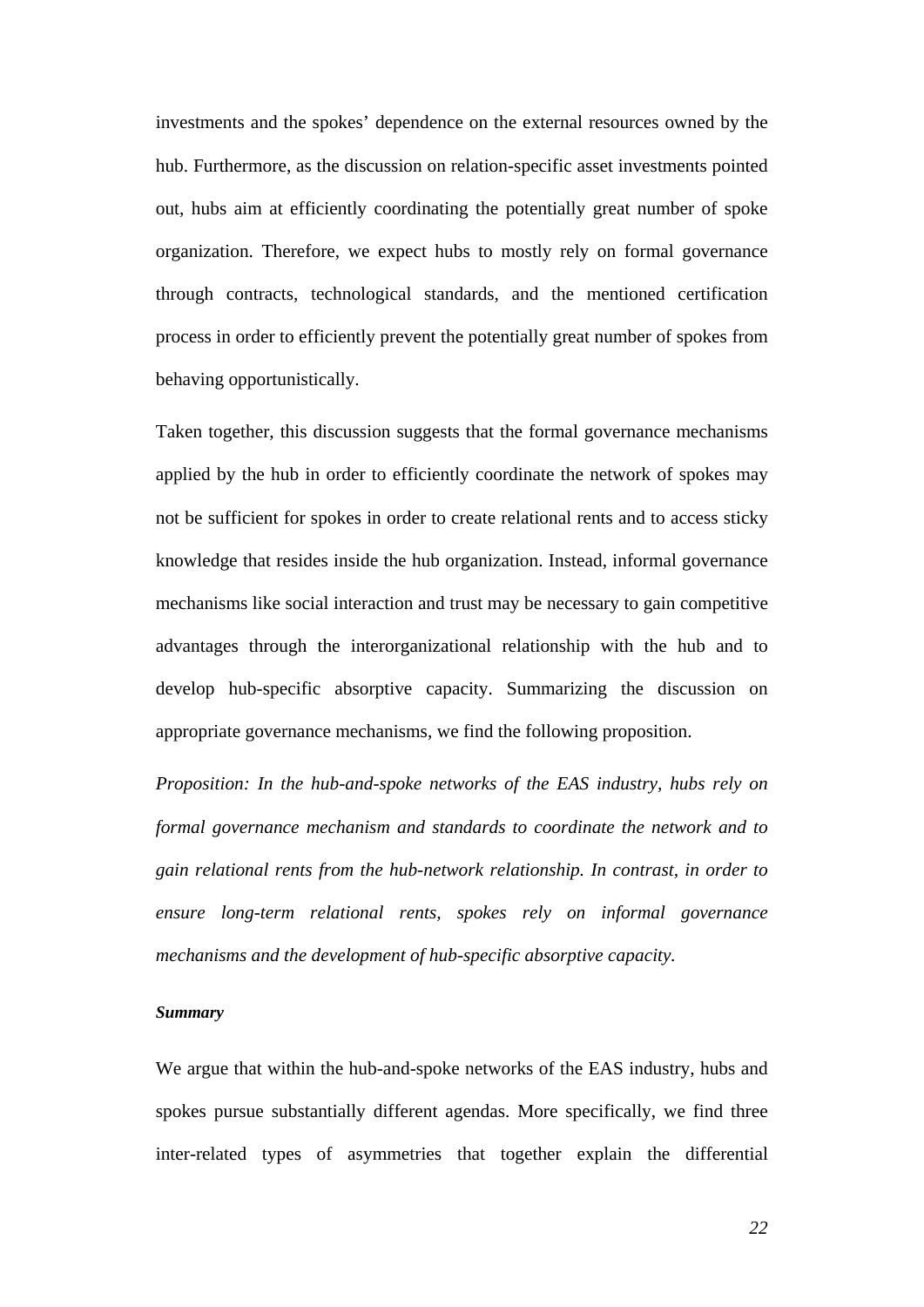governance mechanisms applied by hubs and spokes. First, hubs benefit from complementarities with the network of spokes, whereas spokes create value through accessing external resources that reside within the hub organization. Second, in order to benefit from their respective value-generating relationship (bilateral vs. multilateral), spokes invest in hub-specific assets, whereas the hubs' investments are mainly network-specific. Third, this has significant consequences for the threat of opportunistic behavior hub and spoke are exposed to respectively. While hubs face only minor threats of opportunistic behavior, the spokes' business model may be jeopardized if the hub is reluctant to share resources or capitalizes on knowledge spillovers. This, in turn, has consequences for the governance mechanisms hub and spoke apply. While hubs mainly rely on formal governance mechanisms, spokes seek to apply informal governance mechanisms to prevent the hub from behaving opportunistically and to gain access to sticky knowledge within the hub organization, thus exploiting the access to external, complementary resources and ensuring future success. Taken together, we argue that while hubs strive for a standardization of the partnerships with small software companies, spokes aim at relational governance and an increased uniqueness of their relationship with the hub. Figure 2 summarizes our framework.

## **Discussion**

Our preceding analysis has shown that the notion of complementarity and its wider implications on partnership governance need to be re-evaluated in a new light when partnerships in hub-and-spoke networks of the EAS industry are examined. The differential roles that hub and spoke organizations play in such a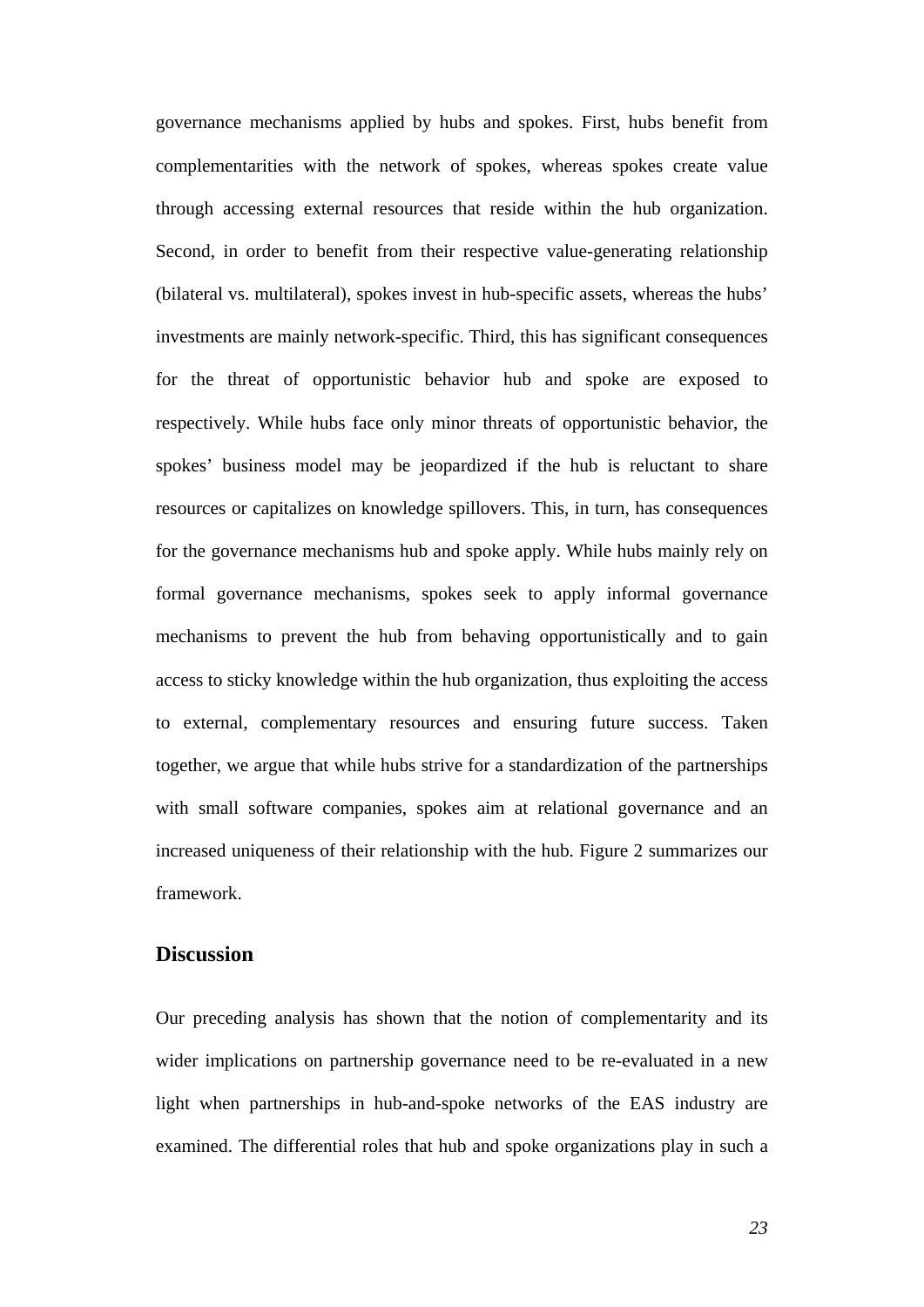network as well as the power imbalance that exists between the partners result in a chain of asymmetries. This chain of asymmetries in turn results in different types of governance mechanisms that are preferred by both parties, yet need to be aligned in order to achieve mutual benefits from the partnership.



Our theoretical analysis shows that spokes strive for 1:1-complementarity with the hub, while the hub strives for 1:n-complementary with all of its spokes. Therefore, in line with the relational view (Dyer and Singh, 1998), the spokes seek to tighten their relationship with the hub through relation-specific investments. These investments are the basis for achieving a comparative advantage over their competitors. By contrast, the hub seeks to invest into network resources that enable economies of scale and scope in network management, i.e., hubs strive for relational extendabilty. Accordingly, the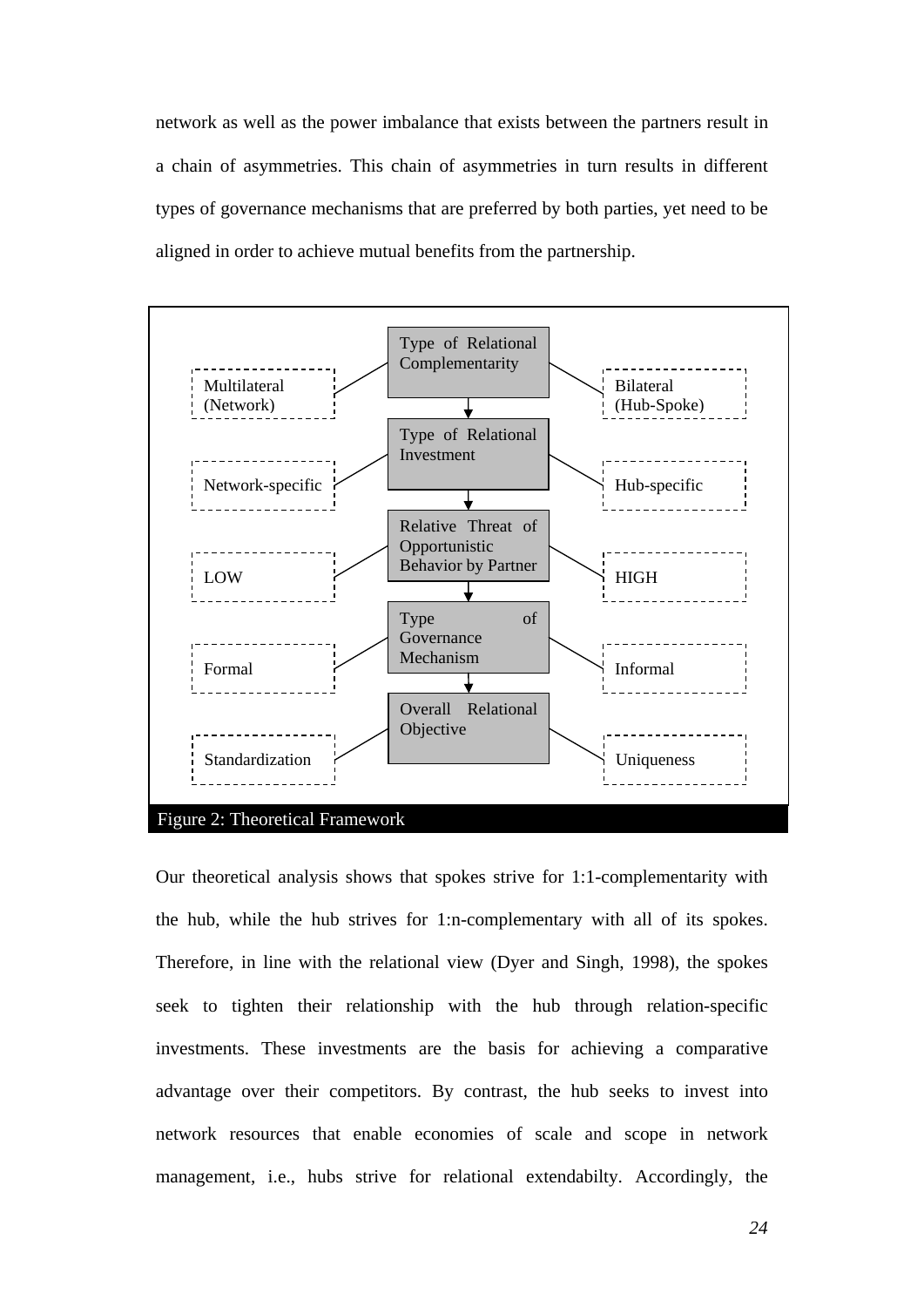consequences of opportunistic behavior are more severe for spokes than for the hubs. Paradoxically, the only way for the spokes to avoid opportunistic behavior of the hub is to invest even more in relation-specific assets, e.g. through building up social relationships and mutual trust with hub personnel. Thus, the spoke would favor informal governance. By contrast, the hub would seek to increase its network investments and thus foster formal governance, e.g. through establishing formal procedures on how the spokes' solutions can be certified. Hence, contrary to the findings of Bala and Venkatesh (1998) who argue that an increased relational extendability generally results in relational rents for the partnering organizations, we showed that in the context of this study, relational extendability creates relational rents only for the hub organization in its relationship with the network as a whole. Spokes, in contrast, aim at increasing the uniqueness of their relationship with the hub, i.e. the relational specificity (Bala and Venkatesh, 2007). Thereby, spokes may thwart the hub's plan to create value from their multilateral relationship with the network of spokes through efficiently coordinating the dyadic relationships.

*Managerial Implications.* By incorporating this tension into our research model, our study has several important managerial implications for organizations in the EAS industry. Hub organizations may learn from our findings and dispense with a mainly efficiency-driven view. In order to be successful in the system competition with other networks in the long run, hubs have to find a reasonable balance between efficiently coordinating the network and satisfying the singular spokes. As we have shown, the spokes strive for relational specificity on an individual level, engaging in personal ties with hub staff. This implies that for the hub organization, it may be more reasonable to systematically install a certain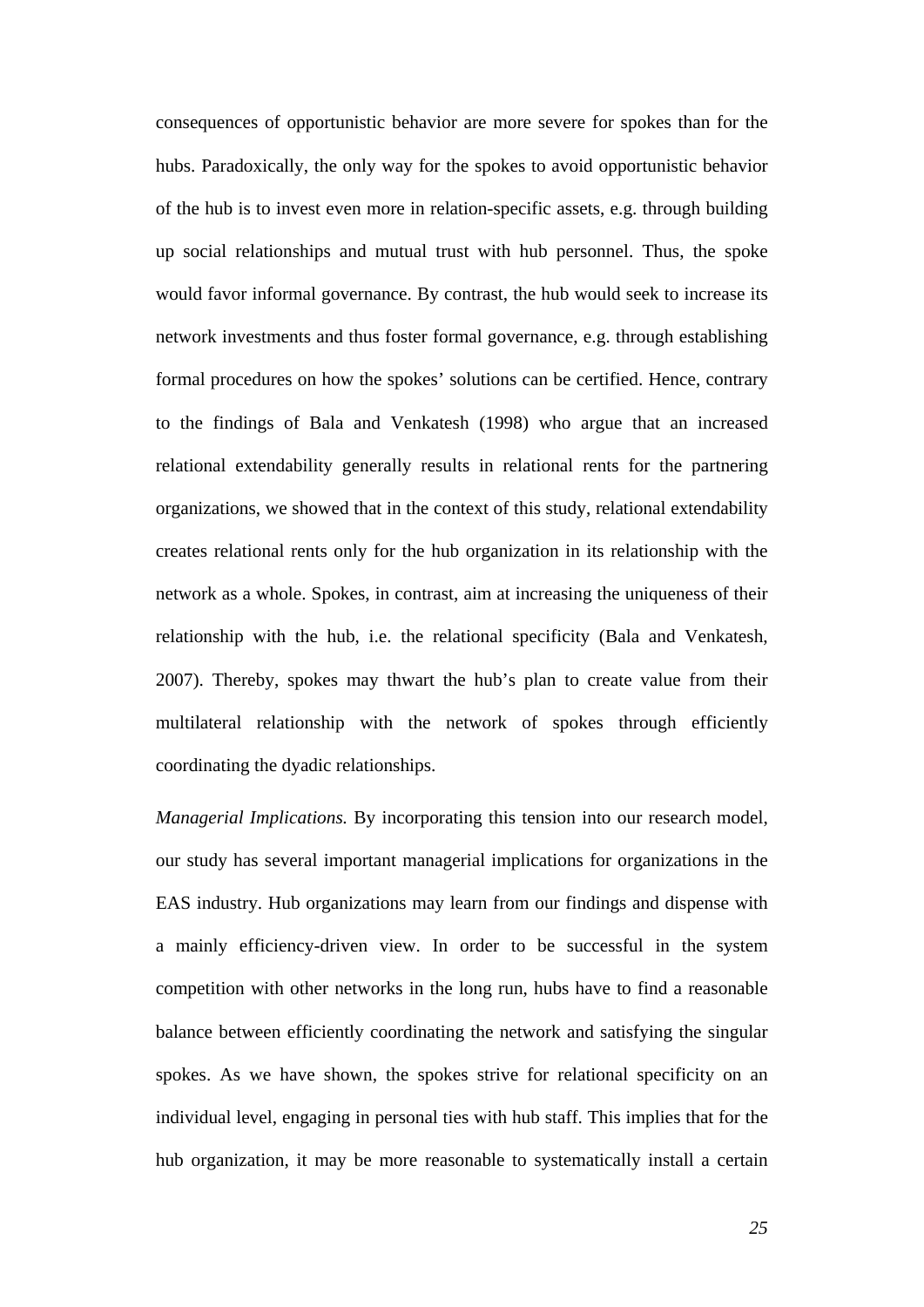degree of relational governance that complements the formal governance through standards and certification (Poppo and Zenger, 2002), instead of letting the coordination through personal ties blossom in an uncontrollable way. As a lesson learned from our study, the ideal goal of hub organizations should be to enable a "mass customization" of the governance in their partner networks, i.e., to efficiently satisfy the spokes' desire for relational governance. Improved technological solutions for collaboration like, e.g., web 2.0 technologies, may be a possible way towards such a "mass customization".

Spokes, on the other hand, were found to aim at informally governing their relationship with the hub. We argue that informal ties on a personal level may indeed be beneficial for spokes to get access to external technological, commercial, and social capital. However, spokes may face the problem that sociologists refer to as overembeddedness (Uzzi, 1997), i.e., by, at least in the short run, successfully relying on strong personal ties, spokes may miss to develop their own technological, commercial, and social capital. If the personal network ceases to exist, e.g. due to job fluctuation, spokes may eventually be penalized. Generally, the scenario that the spokes face resembles a classical prisoners' dilemma. If one spoke leverages personal ties and thereby undercuts the standard coordination mechanisms, it may be beneficial for this spoke. If all spokes do so, however, the whole network and thus its participators may eventually lose ground in the system competition with other networks that coordinate the relationships more efficiently.

*Theoretical Implications.* Apart from these practical implications, our study makes important theoretical contributions. First, we complement existing work on the link between complementarities in the software stack and the success of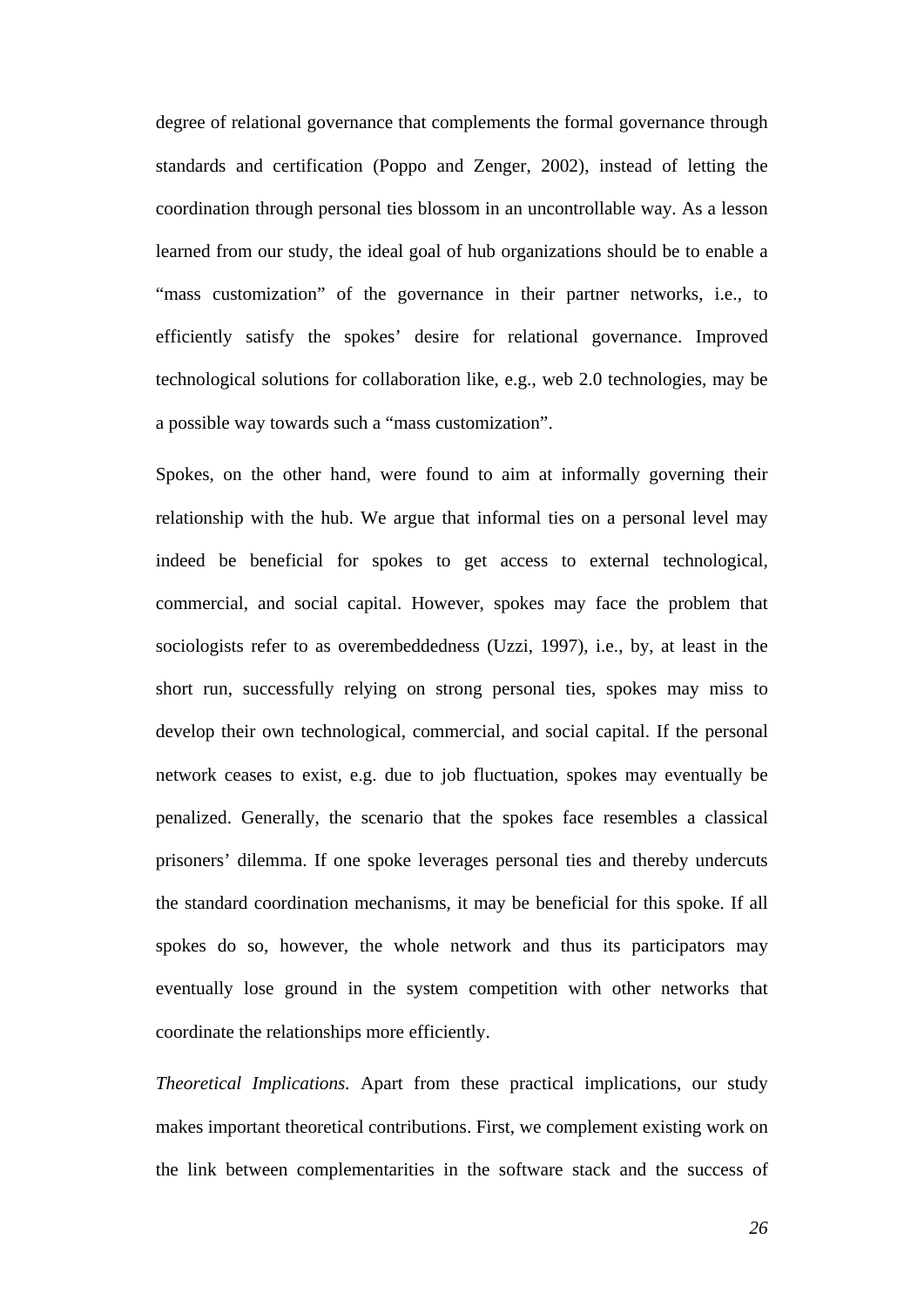interorganizational arrangements. Instead of analyzing the influence of complementarity on success on a high level, we focused on the alignment of the governance mechanisms with the type of complementarity. Regarding the differential types of complementarity, we added to previous studies by considering not only technological resources, but also the partners' endowments with commercial and social capital. Moreover, we differentiate the complementarities of the hub with the network as a whole as well as with a specific spoke. As such, we find that the type of complementarity – bilateral  $(1:1)$ versus multilateral (1:n) – heavily influences the applied governance mechanisms. Second, we apply the relational view as proposed by Dyer and Singh (1998) to the scenario of firm imbalance in hub-and-spoke networks of the EAS industry. The relational view holds that both partners to an exchange have to invest in relation-specific assets in order to leverage complementary resource-endowments. On the contrary, the emergence of partner networks in the EAS industry where only spokes invest in assets that are specific to the relationship with the hub shows that this does not necessarily have to be the case.

As a direct consequence of the differences between hub and spoke regarding relation-specific asset investments, spokes apply informal governance mechanisms with the goal of value creation in their relationship with the hub, while the hub strives for generating value through the network as a whole. Due to these differing value propositions in hub-and-spoke networks, the role of value appropriation, as highlighted by Lavie (2007), is of less importance. Other than in more closely tight strategic alliances, where partners work together to achieve a common outcome, the value of hub and spoke results from leveraging resources and products of each other.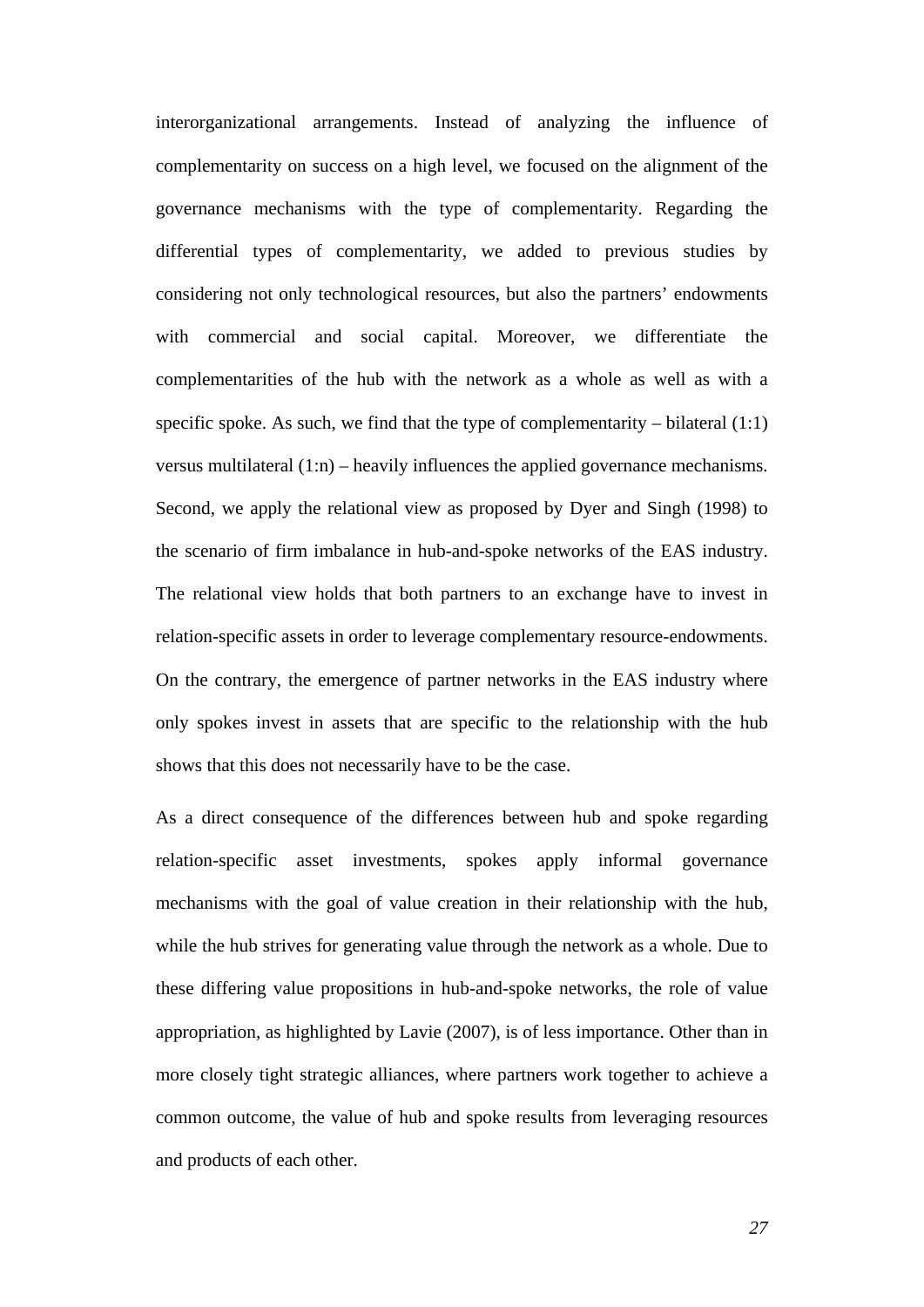*Limitations and Future Research.* One of the main limitations of our theoretical framework is its static nature, which takes power imbalance between dominant hubs and small spokes as a matter of fact. This view neglects that the power distribution between hub and spoke may change over time and eventually turn into a situation of mutual dependence (Casciaro and Piskorski, 2005). Ahuja (2000) mentions radical innovations that mark discontinuities in the technical progress as an opportunity for new entrants to develop significant resources. In a similar way, the spoke may achieve a situation of mutual dependence through developing special commercial or social capital, e.g., if a former unimportant customer base turns into a key segment. Such an increase in technological, commercial, or social capital that is complementary to the hub's resources may turn the bilateral partnership between a hub and a spoke into a source of value for the hub. If the synergistic specificity of hub's and spoke's resources is high, the hub may decide to merge with or acquire the spoke organization in order to internalize the benefits that result from this synergistic specificity and absorb the constraints posed by the emerging power of the spoke<sup>4</sup>. Although the small size of spoke organizations and their oftentimes relatively short period of existence may render it difficult for the majority of spokes to develop resources the hub organization is indeed dependent upon (Wernerfelt, 1984), considering the possibility that spokes may become more powerful over time could be a promising theme for future research. Specifically, future research could take a

 $\overline{a}$ 

<sup>&</sup>lt;sup>4</sup> Such a situation of merging with or being acquired by the hub may actually be in the interest of many spokes.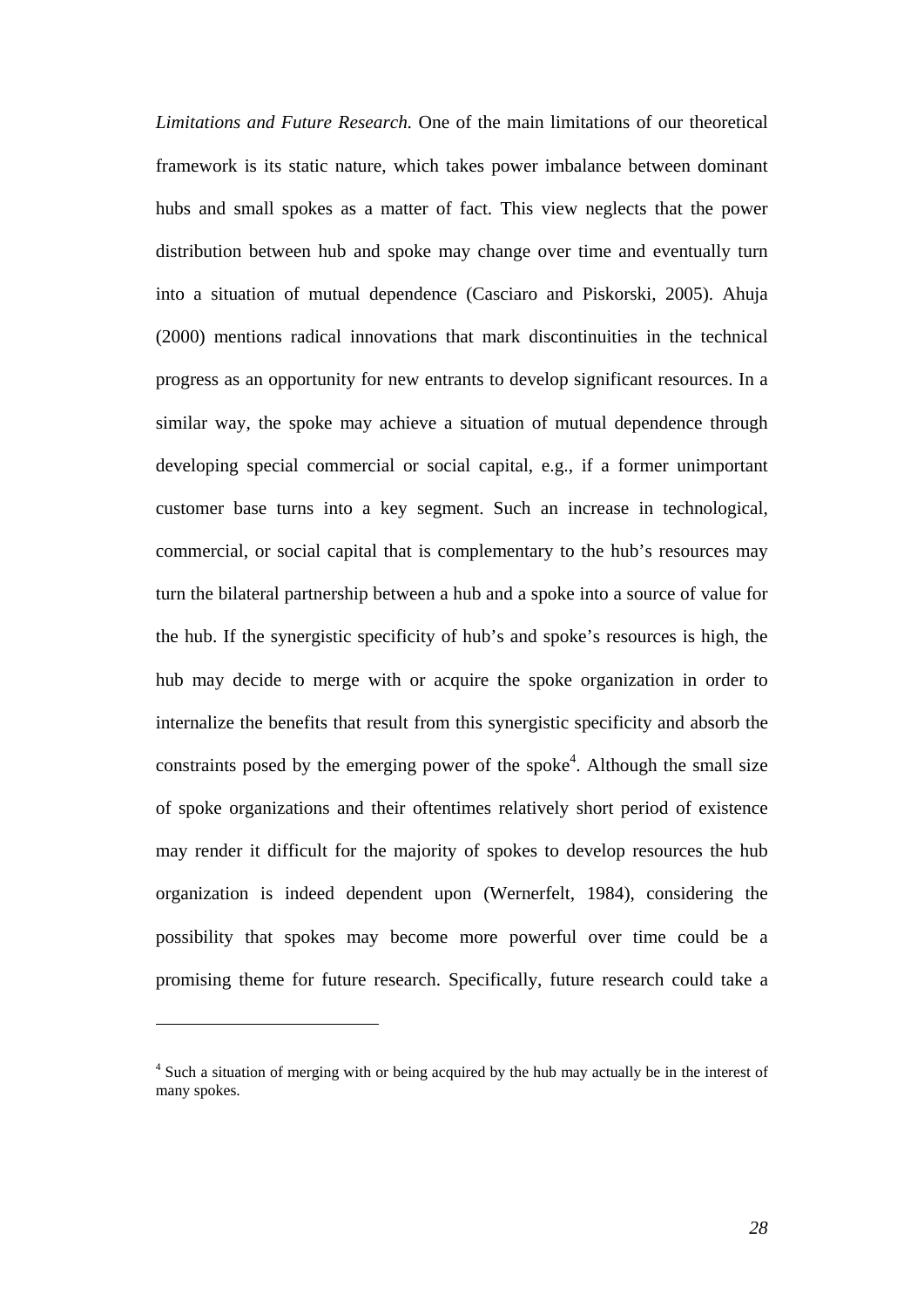dynamic process view and analyze the lifecycle of partnerships between hubs and spokes (Smith Ring and Van de Ven, 1994).

As discussed above, the asymmetry in relationship specific investments between hub and spoke translates into opposing governance mechanisms which may threaten the stability of the partnership in the long run. This discrepancy calls for future research on mediating governance modes that help balancing out the preferences for informal (spoke) versus formal (hub) governance. To this end, it may be interesting to examine the role of ICT tools for collaboration as a mediating mechanism. Such a collaboration platform would allow the hub to address the needs of multiple spokes simultaneously, while still accounting for the requirements of particular spokes through 1:1 collaboration. The concept of communities of practice (CoP) may be transferred to this scenario, where multiple CoPs would possibly coexist in the hub-and-spoke network (Gongla and Rizzuto, 2001).

Furthermore, future research may draw on our theoretical insights in further analyzing and empirically validating both the existence of the proposed asymmetries between hubs and spokes as well as the causal relationship between resource complementarities, relation-specific asset investments, the threat of opportunistic behavior, and appropriate governance mechanisms. In order to obtain a more powerful explanatory model, the causal links suggested in figure 1 may be enriched by considering the consequences and interrelations of the complementarity of the technological, commercial, and social capital on governance mechanisms in more detail. As another promising theme for future work, we call for an in-depth analysis of the informal governance mechanisms applied by the spokes. While our study addressed informal governance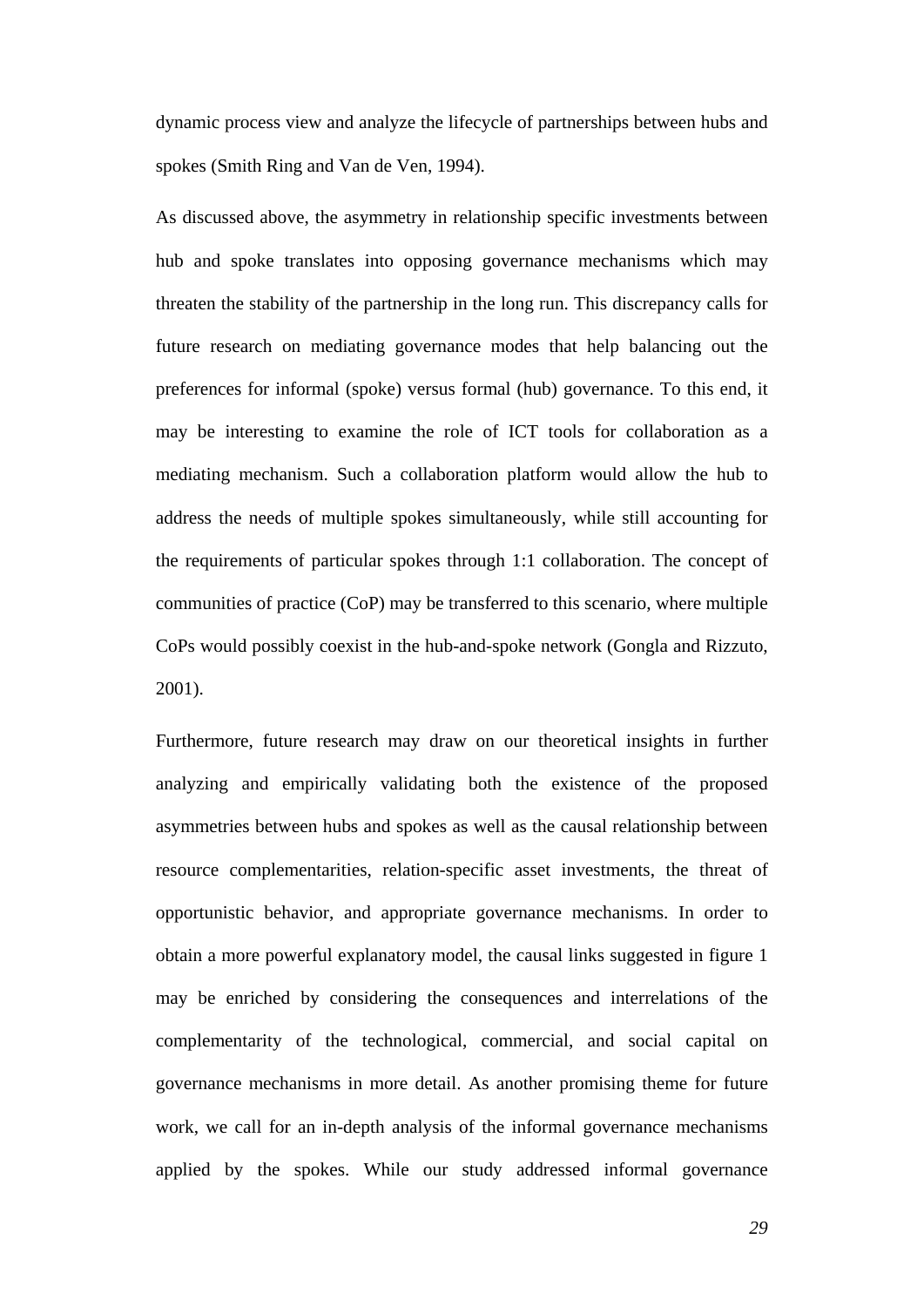mechanisms in a general way and mentioned e.g. socialization and trust, future research may examine in more detail which, when, and how informal governance mechanisms are actually applied. Moreover, it may be fruitful to include the success of the dyadic partnerships between hubs and spokes from the hubs', the spokes', the dyadic, and the network perspective into a comprehensive research model. Such an enhanced research model would explain the impact of complementarities on partnership success. However, we argue that the incorporation of governance mechanisms as a mediator of this link may result in a research model with increased explanatory power.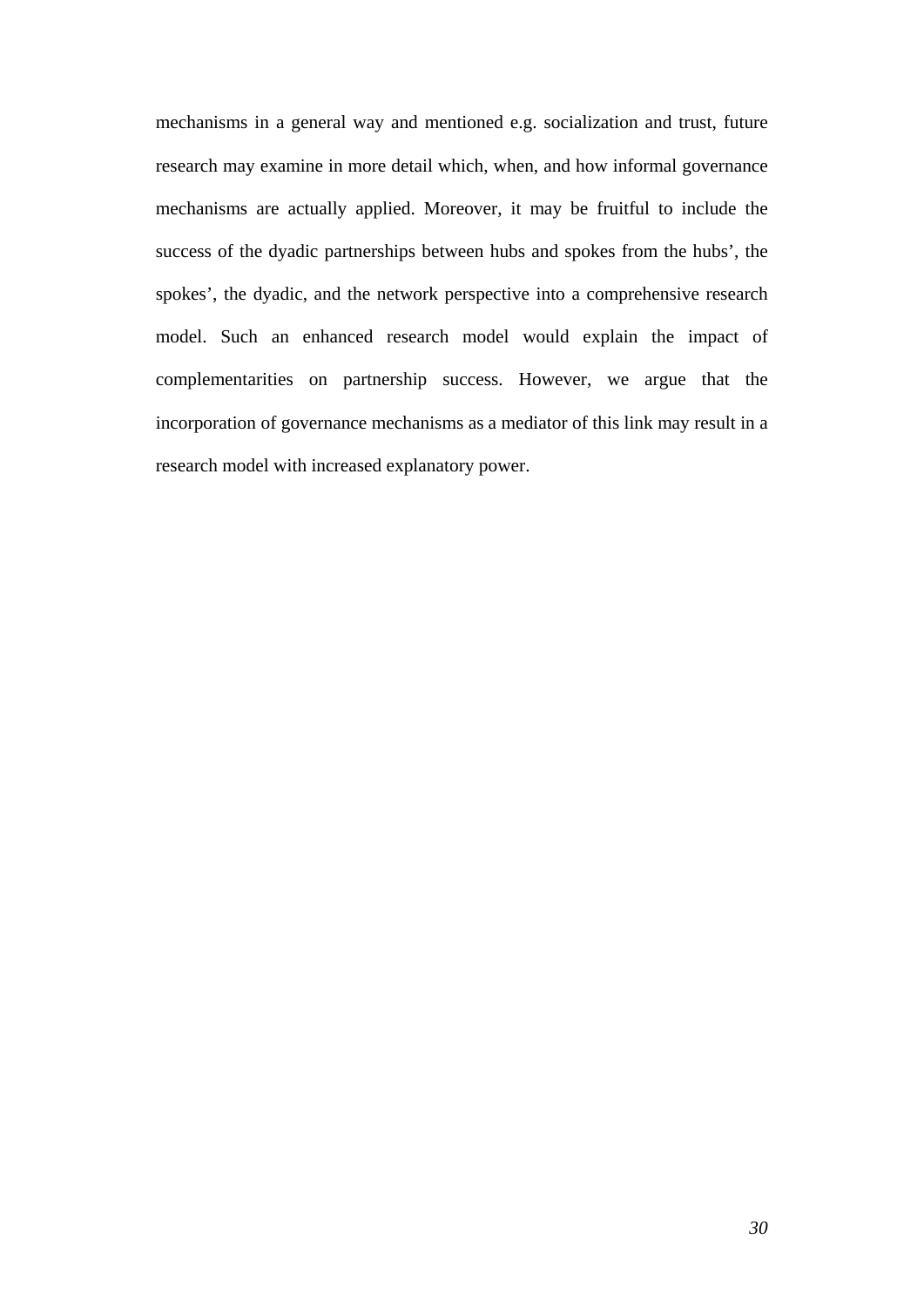## **References**

- Adler, P. S. (1995) "Interdepartmental Interdependence and Coordination: The Case of the Design/Manufacturing Interface," *Organization Science* (6) 2, pp. 147-167.
- Ahuja, G. (2000) "The Duality of Collaboration: Inducements and Opportunities in the Formation of Interfirm Linkages," *Strategic Management Journal* (21) 3, pp. 317 - 343.
- Amit, R. and P. J. H. Schoemaker (1993) "Strategic Assets and Organizational Rent," *Strategic Management Journal* (14) 1, pp. 33 - 46.
- Bala, H. and V. Venkatesh (2007) "Assimilation of Interorganizational Business Process Standards," *Information Systems Research* (18) 3, pp. 340 - 340.
- Baldwin, C. Y. and B. Clark (1997) "Managing in an Age of Modularity," *Harvard Business Review* (75) 5, pp. 84 - 93.
- Barney, J. B. (1991) "Firm Resources and Sustained Competitive Advantage," *Journal of Management* (17) 1, pp. 99 - 120.
- Boehm, B. W. (1987) "Improving Software Productivity," *IEEE Computer* (20) 9, pp. 43 - 57.
- Bresnahan, T. F. and S. Greenstein (1999) "Technological Competition and the Structure of the Computer Industry," *The Journal of Industrial Economics* (47) 1, pp. 1 - 40.
- Campbell-Kelly, M. (2003) From Airline Reservation to Sonic the Hedgehog: A History of the Software Industry. Cambridge, USA: The MIT Press.
- Casciaro, T. and M. J. Piskorski (2005) "Power Imbalance, Mutual Dependence, and Constraint Absorption: A Closer Look at Resource Dependence Theory," *Adminisatrative Science Quarterly* (50) 2, pp. 167 - 199.
- Coase, R. H. (1937) "The Nature of the Firm," *Economica* (4) November, pp. 386  $-405.$
- Cohen, W. M. and D. A. Levinthal (1990) "Absorptive Capacity: A New Perspective on Learning and Innovation," *Administrative Science Quarterly* (35) 1, pp. 128 - 152.
- Conway, M. E. (1968) "How do Committees Invent?," *Datamation* (14) 4, pp. 28 - 31.
- Das, T. K. and B.-S. Teng (2000) "A Resource-Based Theory of Strategic Alliances," *Journal of Management* (26) 1, pp. 31 - 61.
- De Marco, T. and T. Lister (1987) *Peopleware*. New York: Dorset House Publishing.
- Dierickx, I. and K. Cool (1989) "Asset Stock Accumulation and Sustainability of Competitive Advantage," *Management Science* (35) 12, pp. 1504 - 1511.
- Dyer, J. H. (1997) "Effective Interfirm Collaboration: How Firms Minimize Transaction Costs and Maximize Transaction Value," *Strategic Management Journal* (18) 7, pp. 535 - 556.
- Dyer, J. H. and H. Singh (1998) "The Relational View: Cooperative Strategy and Sources of Interorganizational Competitive Advantage," *The Academy of Management Review* (23) 4, pp. 660 - 679.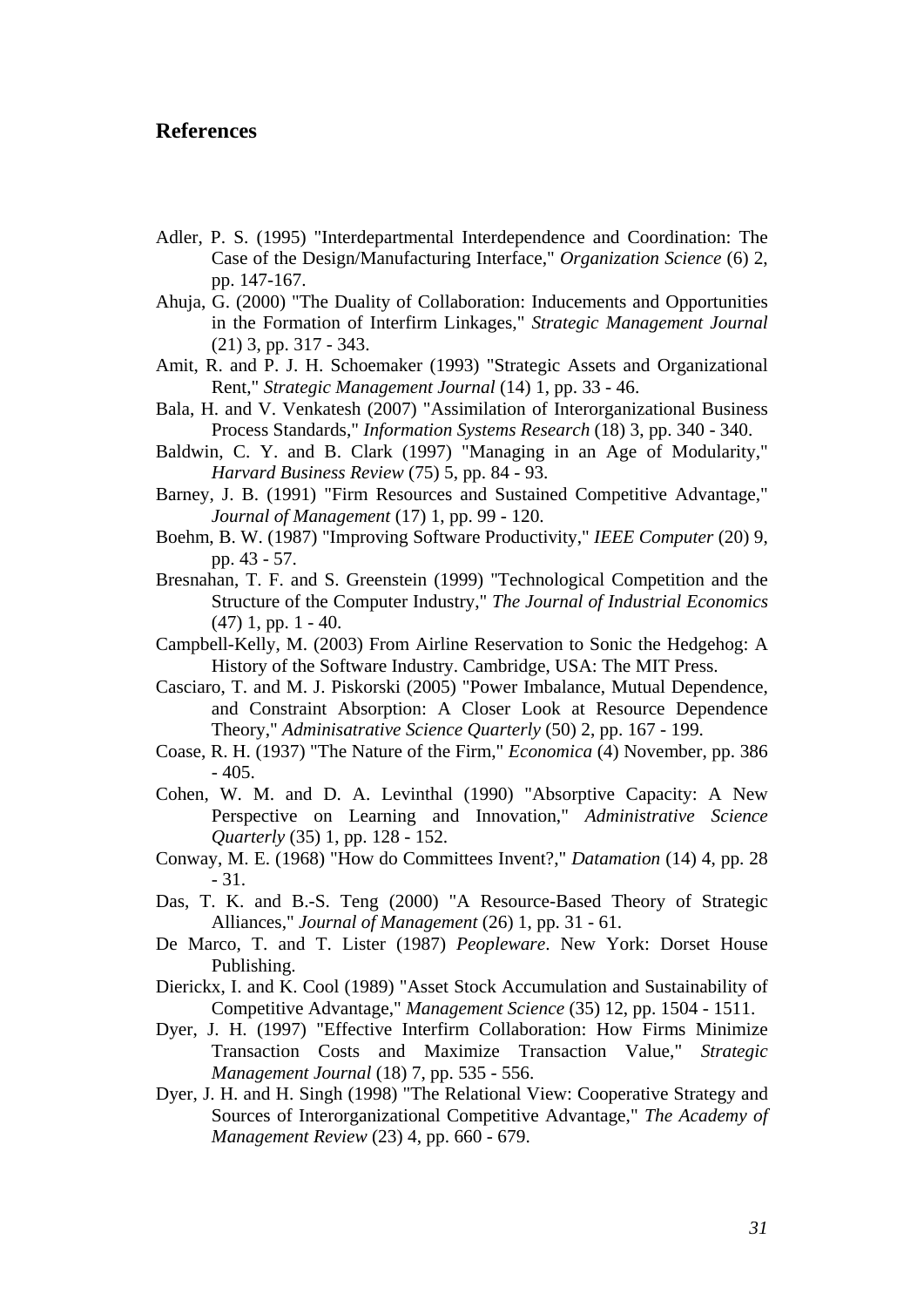- Eisenhardt, K. M. and C. B. Schoonhoven (1996) "Resource-Based View of Strategic Alliance Formation: Strategic and Social Effects in Entrepreneurial Firms," *Organization Science* (7) 2, pp. 136 - 150.
- Emerson, R. M. (1962) "Power-Dependence Relations," *American Sociological Review* (27) 1, pp. 31 - 41.
- Farrell, J., H. K. Monroe, and G. Saloner (1998) "The Vertical Organization of Industry: System Competition versus Component Competition," *Journal of Economics and Management Strategy* (7) 2, pp. 143 - 182.
- Gao, L. S. and B. Iyer (2006) "Analyzing Complementarities Using Software Stacks for Software Industry Acquisitions," *Journal of Management Information Systems* (23) 2, pp. 119 - 147.
- Gao, L. S. and B. Iyer. (2008) "Partnerships between Software Firms: Is There Value from Complementarities?" Proceedings of the Proceedings of the 41st Annual Hawaii International Conference on System Sciences (HICSS 2008), Hawaii, 2008.
- Gawer, A. and M. A. Cusumano (2002) *Platform Leadership*. Cambridge, MA: Harvard Business School Press.
- Gongla, P. and C. R. Rizzuto (2001) "Evolving Communities of Practice," *IBM Systems Journal* (40) 4, pp. 842-862.
- Grimaldi, R. and S. Torrisi (2001) "Codified-tacit and general-specific knowledge in the division of labour among firms A study of the software industry," *Research Policy* (30) 9, pp. 1425 - 1442.
- Henderson, R. and K. B. Clark (1990) "Architectural Innovation: The Reconfiguration of Existing Product Technologies and the Failure of Established Firms," *Administrative Science Quarterly* (35) 1, pp. 9 - 30.
- Hoetker, G. (2006) "Do Modular Products Lead to Modular Organizations?," *Strategic Management Journal* (27) 6, pp. 501 - 518.
- Iansiti, M. and R. Levien (2004) The Keystone Advantage: What the New Dynamics of Business Ecosystems Mean for Strategy, Innovation, and Sustainability. Boston, MA: Harvard Business School Press.
- Jarillo, J. C. (1988) "On Strategic Networks," *Strategic Management Journal* (9) 1, pp. 31 - 41.
- Kraut, R. E. and L. A. Streeter (1995) "Coordination in Software Development," *Communications of the ACM* (38) 3, pp. 69 - 81.
- Lavie, D. (2006) "The Competitive Advantage of Interconnected Firms: An Extension of the Resource-Based View," *Academy of Management Review* (31) 3, pp. 638 - 658.
- Lavie, D. (2007) "Alliance Portfolios and Firm Performance: A Study of Value Creation and Appropriation in the US Software Industry," *Strategic Management Journal* (28) 12, pp. 1187-1212.
- Messerschmitt, D. G. and C. Szyperski (2003) *Software Ecosystem Understanding an Indispensable Technology and Industry*. Cambridge, USA: The MIT Press.
- Milgrom, P. and J. Roberts (1995) "Complementarities and Fit: Strategy, Structure and Organizational Change in Manufacturing," *Journal of Accounting and Economics* (19) 2-3, pp. 179 - 208.
- Nalebuff, B. and A. M. Brandenburger (1997) *Co-opetition*. London, UK: HarperCollins Publishers.
- Pfeffer, J. and G. R. Salancik (1978) The External Control of Organizations: A Resource Dependence Perspective. New York: Harper & Row.